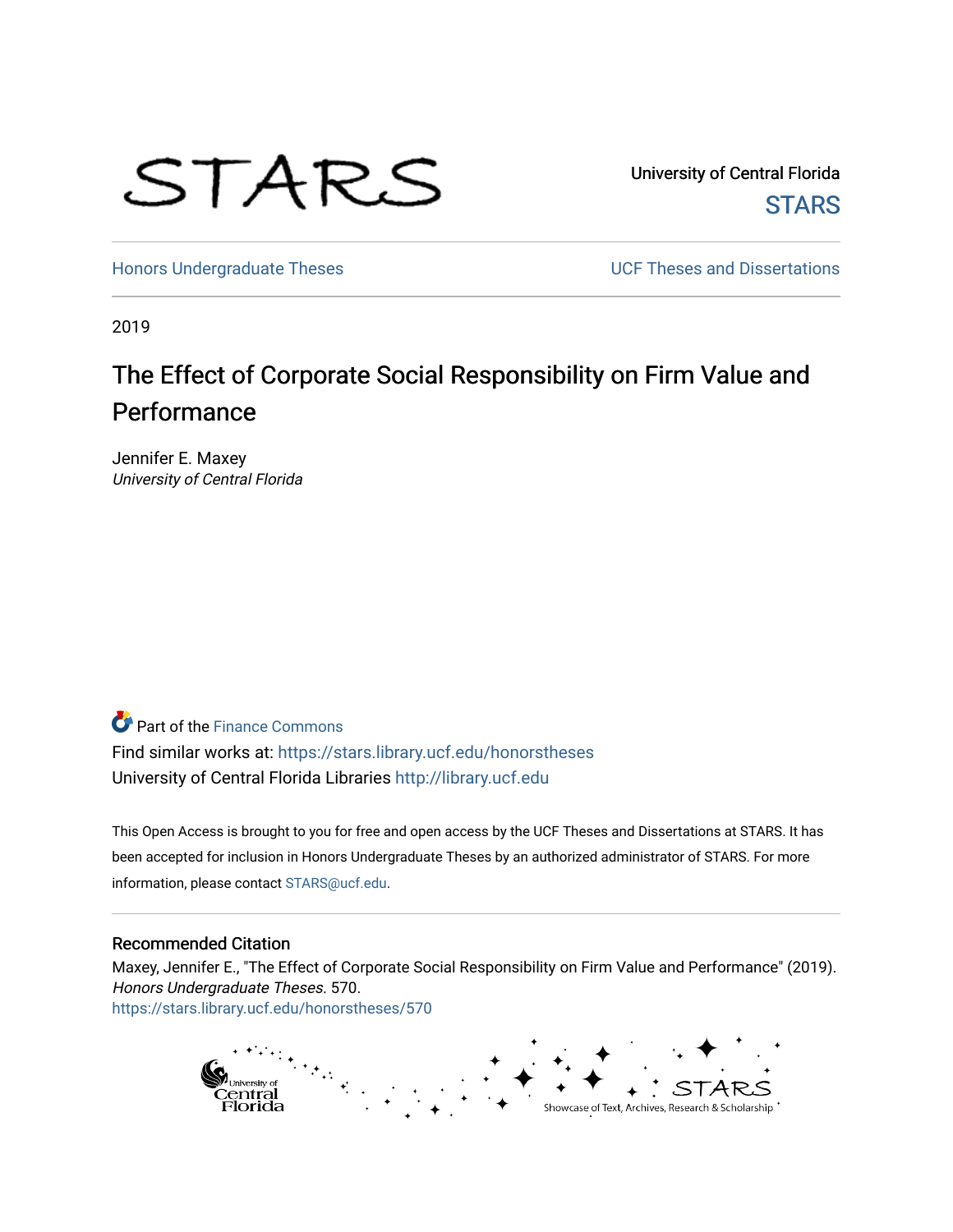# THE EFFECT OF CORPORATE SOCIAL RESPONSIBILITY ON FIRM VALUE AND PERFORMANCE

by

## JENNIFER E. MAXEY

A thesis submitted in partial fulfillment of the requirements

for the Honors in the Major Program in Finance

in the College of Business Administration

at the University of Central Florida

Orlando, Florida

Summer Term 2019

Thesis Chair: Melissa Frye, PhD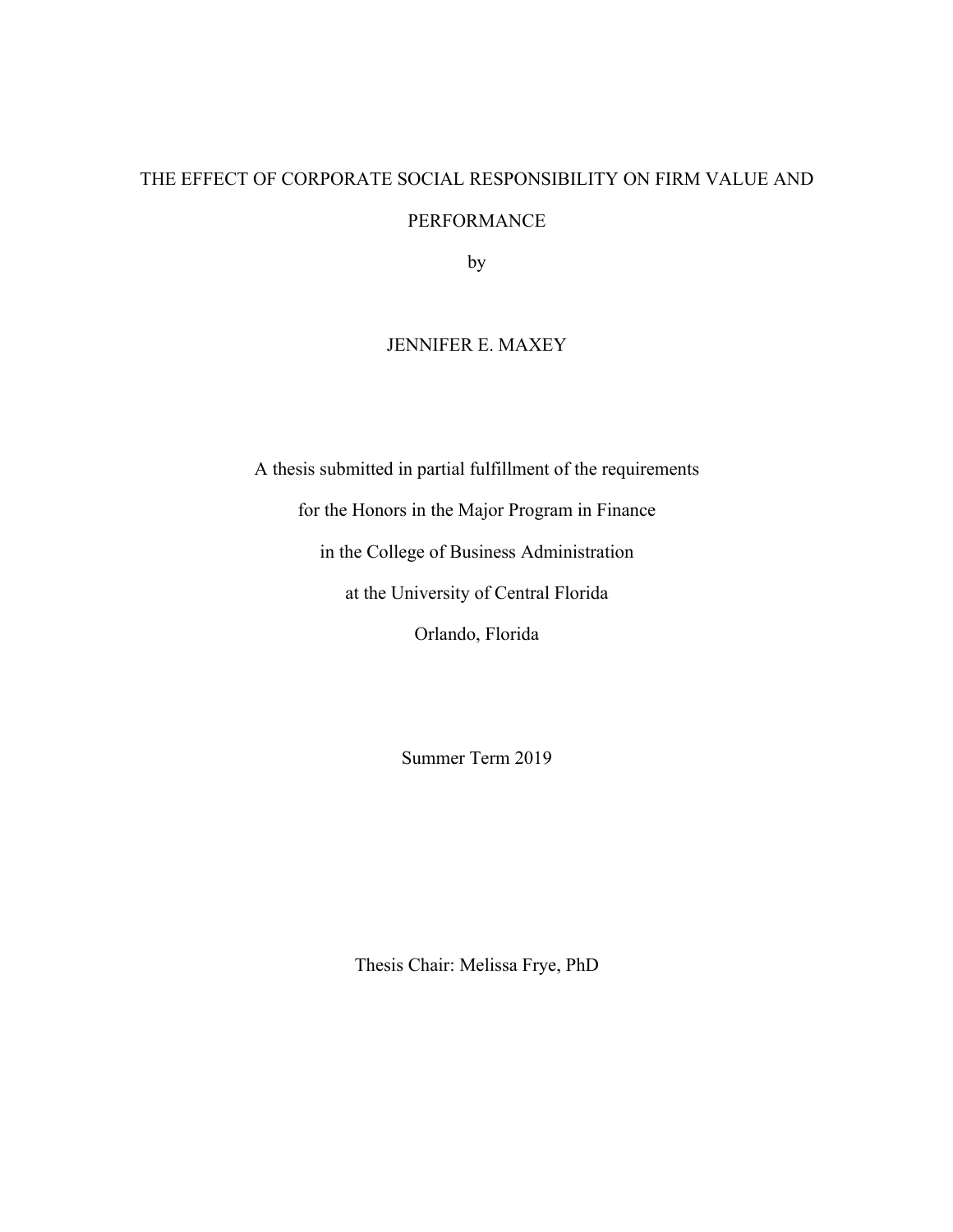### **ABSTRACT**

In this thesis, I test the effects of corporate social responsibility (CSR) on firm valuation and performance from the financial crisis of 2007 to year 2013. Prior research on CSR suggests that CSR is related to firm performance, but the results have not been consistent. My study focuses on the time period following the crisis since trust between firms and stakeholders may be more important following a negative shock. The components of CSR are broken out into environmental, human rights, diversity, community impact, employee relations, product, and corporate governance. I find evidence that at least some measures of firm performance are positively related to CSR. Specifically, I find that a high CSR score is associated with a high return on assets. I also find a positive relation with Tobin's Q in certain model specifications. The components of CSR that hold the greatest weight in terms of ROA are environmental, employee relations, diversity, and product strengths. Given the importance of these financial performance measures, my results provide support for corporate spending on social capital.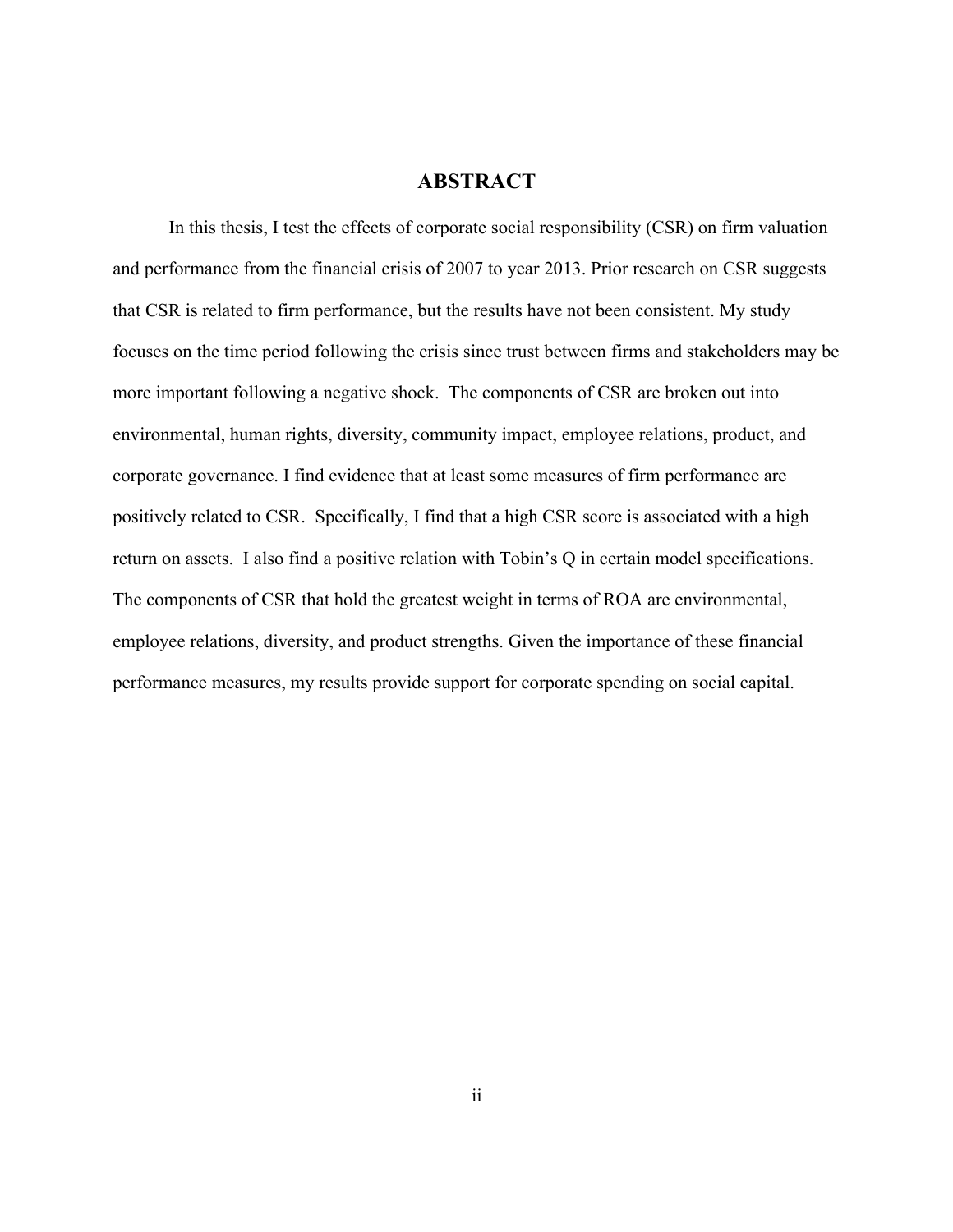# **DEDICATION**

For my parents, Renee and Robert. I would not be where I am today without your love and sacrifices. For my brother, Eric who always pushes me to be the best version on myself. I love you all higher than the heavens.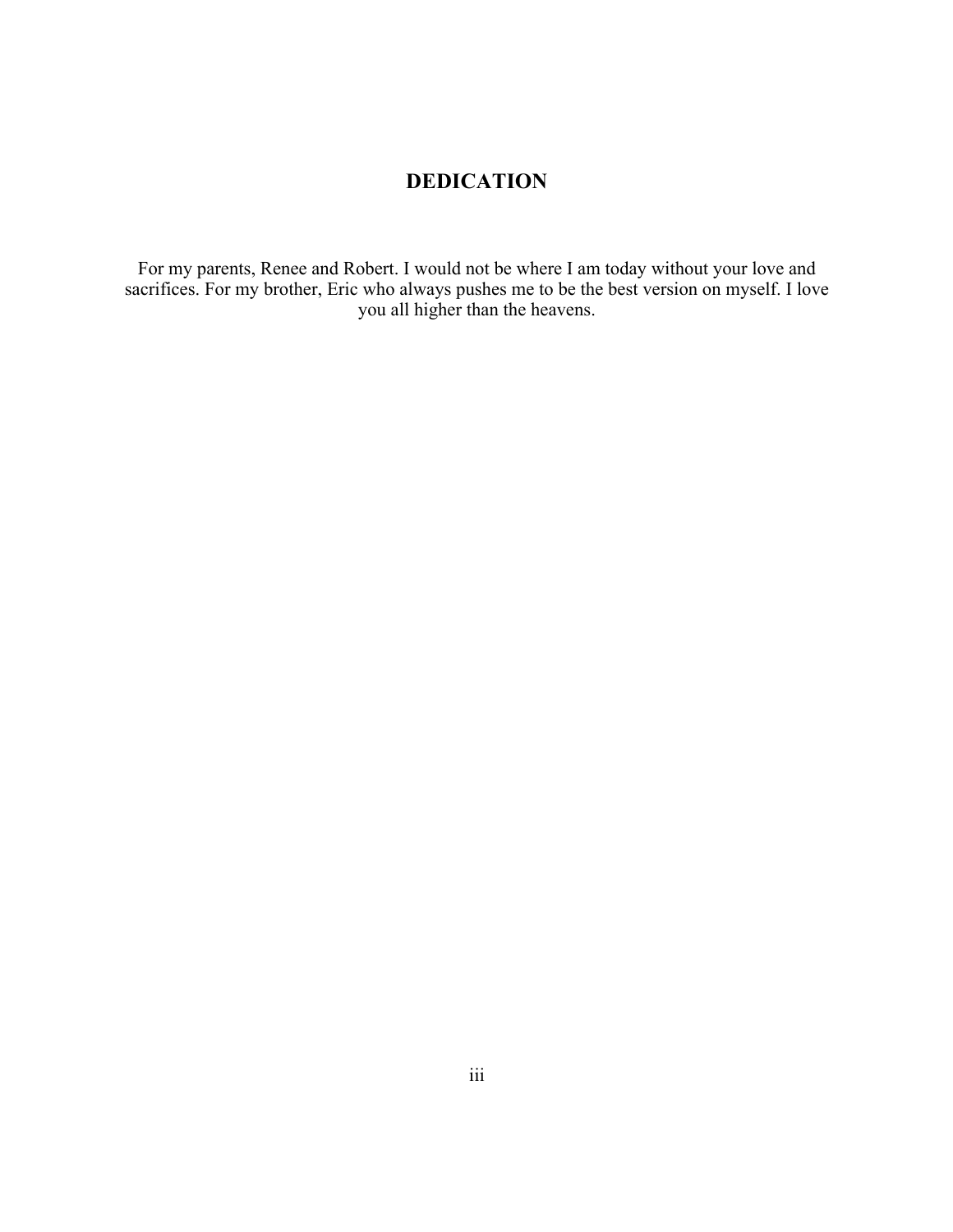# **ACKNOWLEDGMENTS**

First and foremost, I praise God for giving me this mind that allows me to do something I love. I would like to thank my incredible family and friends who have always supported and always believed in me. I would like to especially thank my thesis chair Dr. Melissa Frye for helping me get one step closer to my dream. You are an incredible role model.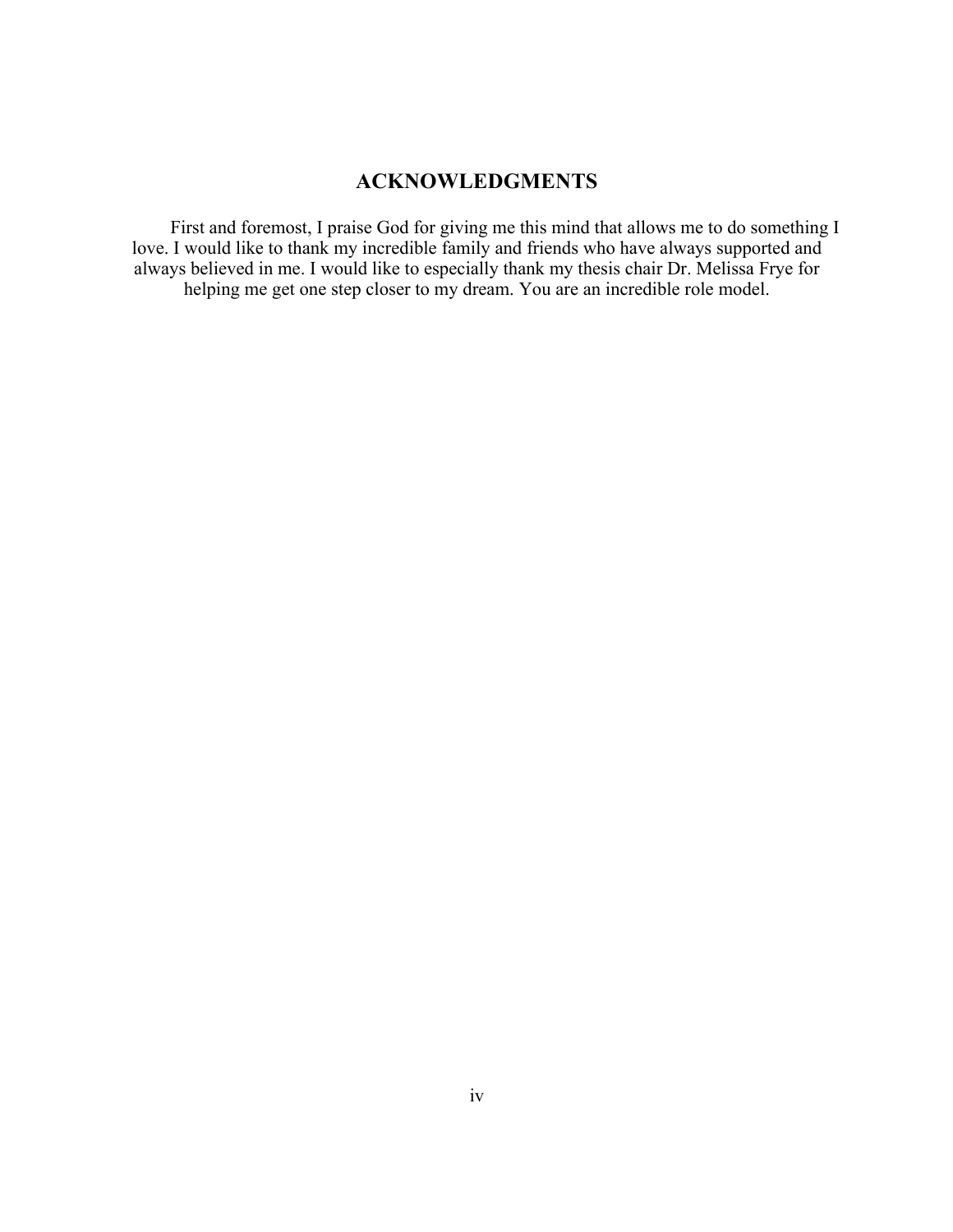# **TABLE OF CONTENTS**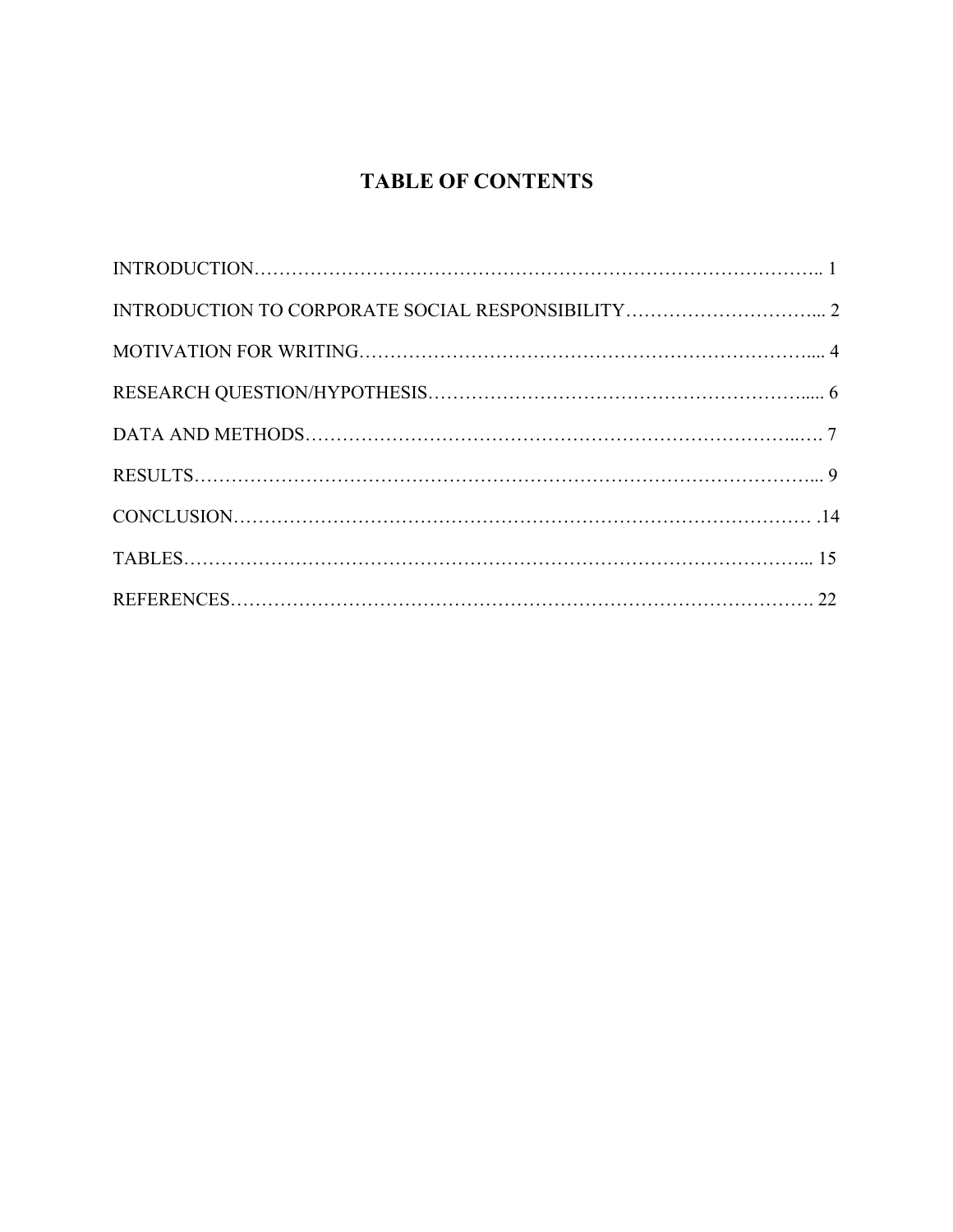### **INTRODUCTION**

In the last two decades corporate social responsibility (CSR) has become an increasing interest in the modern organization. According to Investopedia, CSR is a self-regulating business model that helps a company be socially accountable — to itself, its stakeholders, and the public. CSR contains many components but a few of the main ones are (Tsoutsoura, 2004): environmental impact, human rights, and community impact. An example of environmental impact is a firm that has a strong recycling program. A firm who pays all of their employees fair and work towards diversity and inclusion, practice human rights and employee relations CSR. Lastly, firms who have CSR for community impact implement programs that work to better the community that supports them. These are all important components that can be affected by the way a company does business or the field of business in which a company operates.

The media is quick to expose scandals that defy the norms of CSR and make it very apparent when a firm has done something wrong. The scandals and negative CSR can be detrimental for a firm's brand equity. Firms are showcasing their CSR such as charity work and environmental efforts on LinkedIn, their websites, and around their offices. The triple bottom line is an accounting concept that is becoming exercised more in recent years when a firm is valuing themselves (Kenton, 2019). The Triple Bottom Line explains that it is not enough to have the largest net income, but firms also need positive environmental and social impacts.

The number of academic studies on CSR have been increasing, shedding light on the different aspects of CSR in the United States and around the world. This information is not only relevant for academics, but also for managers in the work place. It is important that managers understand what value CSR gives their firm in order to have an effective strategy to maximize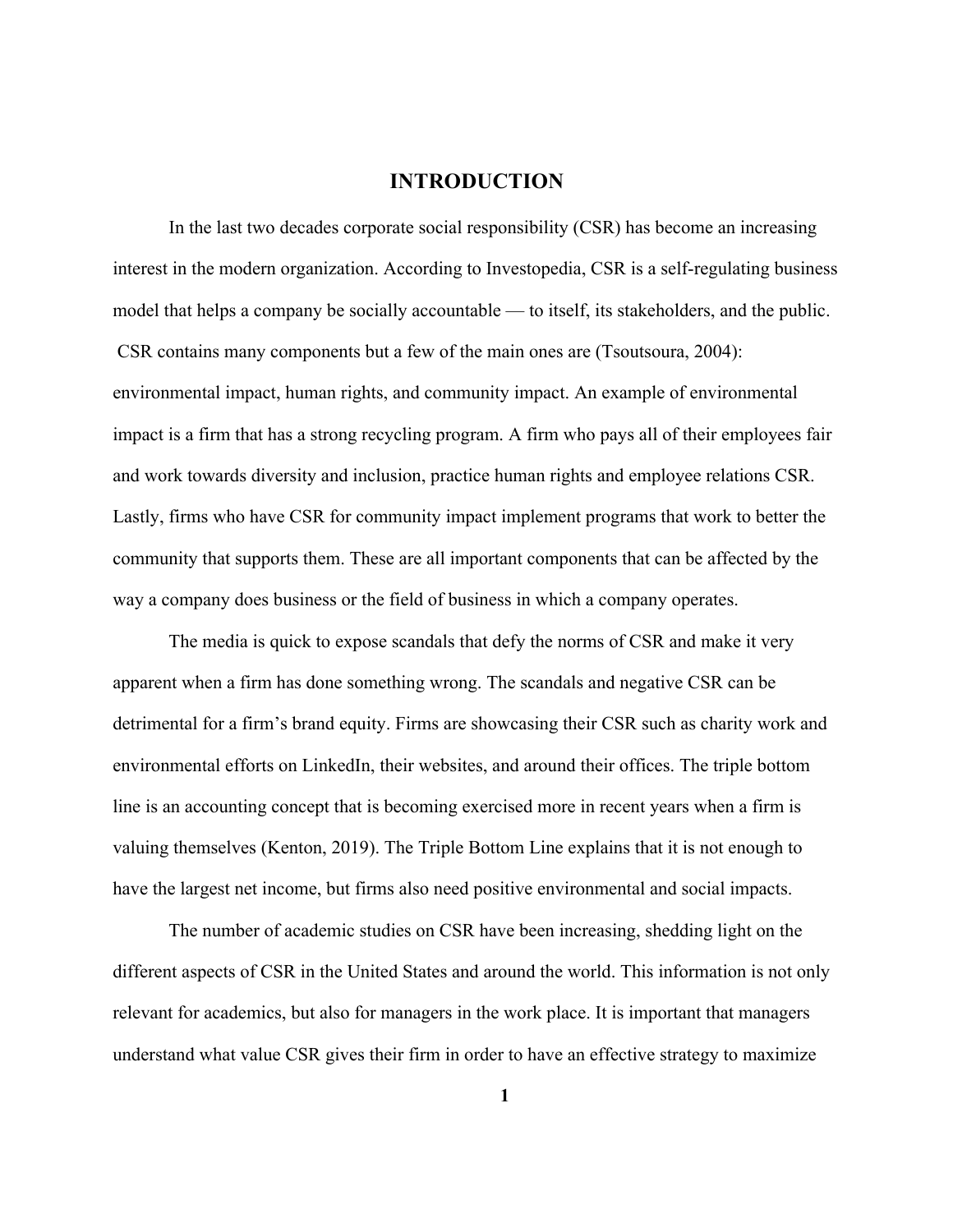this triple bottom line. As CSR is a heavier weighted discussion topic between managers compared to in the past, it is important to understand its contents and effects on corporations and the market.

#### **INTRODUCTION TO CORPORATE SOCIAL RESPONSIBILITY**

It is important to look at where and when this trend of CSR began. In Philip L. Cochran's article, he explains that the first academic debate was between Columbia professor, Adolf A. Berle, and Harvard professor, E. Merrick Dodd (Cochran, 2007). According to the article, Berle believed that corporate managers should only be responsible for the firm's economic returns, whereas Dodd believed that they should be responsible for the public as a whole, not just the shareholders (Cochran, 2007). Dodd's argument is the foundation of what CSR has become to this day, where consumers and stakeholders expect companies to go above just producing profits (Cochran, 2007). Cochran's article is consistent with McWilliams, Siegel, and Wright's article that uses McWilliams and Siegel's definition of CSR as "situations where the firm goes beyond compliance and engages in actions that appear to further some social good, beyond the interests of the firm and that which is required by law" (McWilliams, S. Siegel, & Wright, 2007). This concept may be even more relevant to firms because there are many laws that require firms to be more socially responsible, such as environmental and ethical laws. Although there are laws that help align with some CSR values, there are no specific laws in place in the United States that require a firm to have a certain level of CSR.

The firms that stand out in terms of CSR are the ones that go above and beyond the standard that the government requires. CSR may not have direct value to consumers, but it is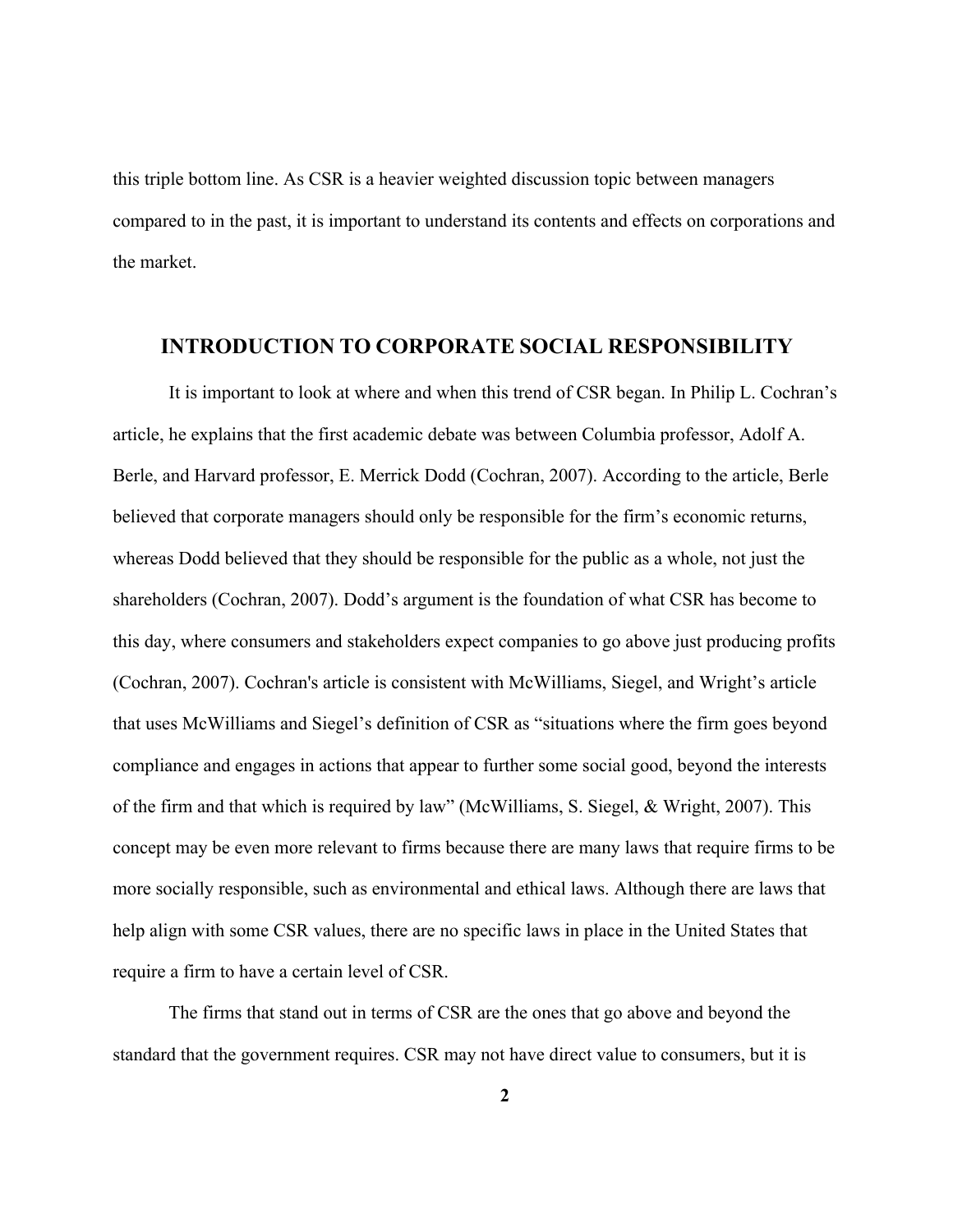important that managers are aware of their company's stance in the market. So, it comes down to how a company makes strategic business decisions in regard to their level of CSR. In a different study, the results show that consumers do find value in firms with higher levels of CSR (Mohr & Webb, 2005). The study also finds that it is important for a firm to have long term goals for CSR. This is because it takes a long period of time to develop brand recognition and to associate positive CSR with that brand. Adria Toliver suggests that CSR comes from values instilled deep within the organization. This concept relates a company's CSR and their culture (Toliver, 2013). For example, if a company has strong values to help reduce plastic waste, they may put refillable water bottle stations everywhere. These artifacts will be communicated to the employees with respect to how the firm values CSR and help shape the positive culture and actions of employees for the greater good all while increasing the level of a CSR within the firm.

It is also important to note that many people perceive CSR in different ways depending on their individual levels of CSR. For example, someone who frequently volunteers at an animal shelter may have a negative view about a company who exercises animal testing compared to an individual who does not. Evidence suggests that females believe that firms should have higher levels of CSR than men therefore, they interpret levels of CSR differently (Droms Hatch & Stephen, 2015). How people perceive negative CSR news about a company is also important to consider. This is because sometimes individuals remember the negative events more than the positive (Ito, Larsen, Smith, Cacioppo, 1998). When television and the media became more accessible throughout the  $20<sup>th</sup>$  century, if there was a major scandal, it was hard for the firm to recover because now it was publicized for everyone to see rather than being kept internally (Cochran, 2007). A recent study shows that consumers have a high level of power to avoid a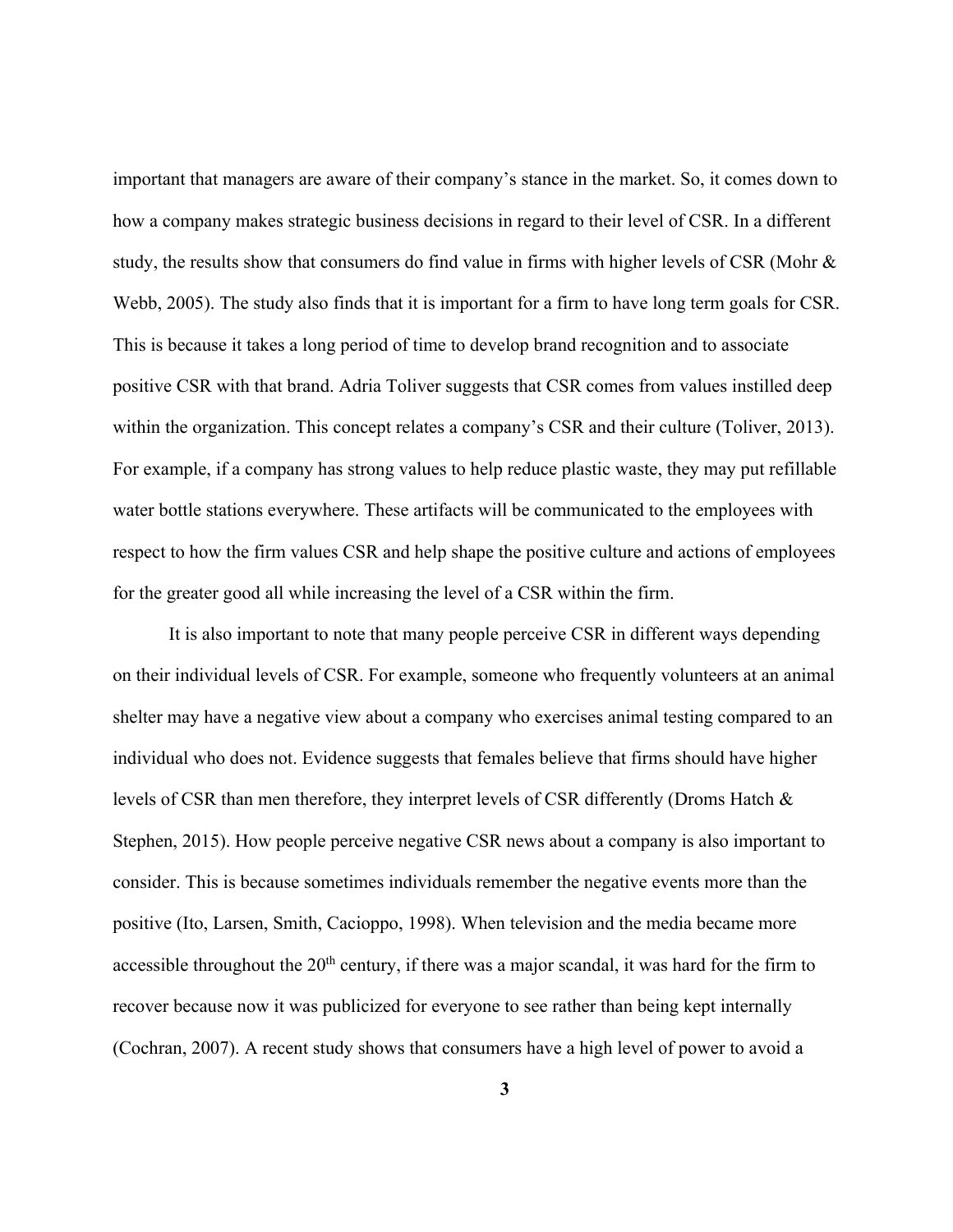company that they know has negative CSR (Russell, Russell, & Honea, 2015). This is important information for managers to digest in order to make the best decisions for the company and brand as a whole.

Firms with higher levels of profits are more likely to invest in CSR entities (Lougee  $\&$ Wallace, 2008). The article also states that firms are more likely to invest in their strengths rather than eliminating their weaknesses in regard to CSR (Lougee & Wallace, 2008). Thus, a firm may donate supplies to schools in their community, but they might not be doing anything to change their massive amount of water waste.

Overall, CSR is becoming more relevant as academics and firms seek to uncover how to add value to their firm. CSR may be an important determinant of a firm's financial performance and valuation.

### **MOTIVATION FOR WRITING**

Several studies have been done that compare CSR and financial metrics. Much of the following research would attest that CSR and firm performance are related, but these studies have produced mixed results. A study that tested how CSR affects risk by using perceptions of CSR finds that CSR is negatively associated with measures of risk (McGuire, 2017). Therefore, a company with a high level of CSR would have a lower level of risk than a company with a low level of CSR. Another study finds a similar conclusion showing that CSR reduces systematic risk and helps a company increase product differentiation (Albuquerque, Koskinen & Zhang, 2018).

There have also been studies conducted showing that CSR does not lead to greater financial performance, but instead that financial performance leads to more CSR behavior by a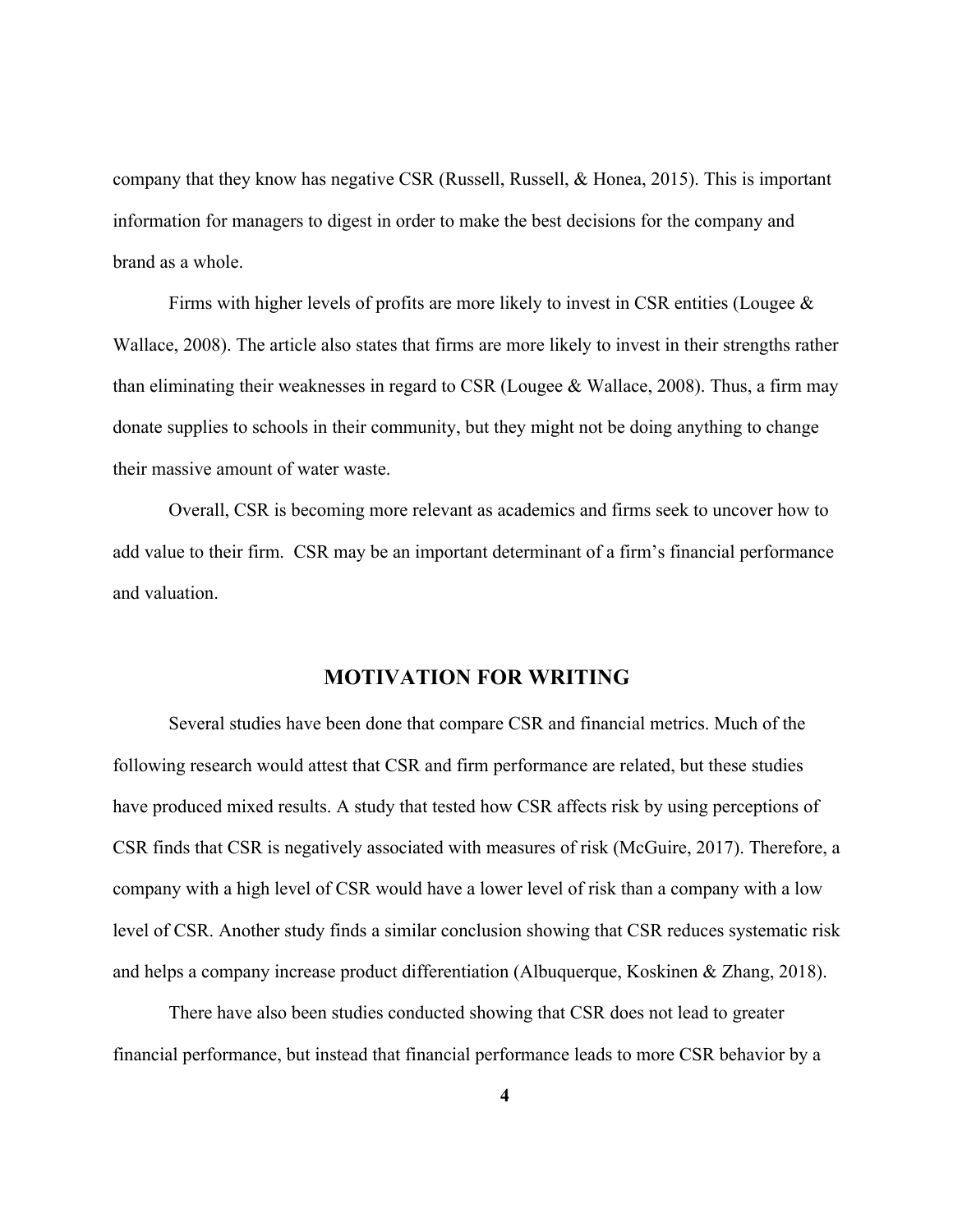company (Webb & Nelling, 2009). This means that a firm with a higher level of profits would have more CSR. A study that also tested CSR effects on financial performance found that firms with higher levels of CSR have better financial performance in the sense of fewer lawsuits and legal fees but not in revenue (Nyeadi, 2018). A different study found that "CSR positively associates with Firm Performance in terms of return on assets, return on equity, net interest income, and non-interest income" (Shen & Wu, 2013). Therefore, CSR affects financial performance in a positive manner.

In terms of investors, a study showed that investors respond positively to positive news about CSR unless it is right after agency issues were uncovered (Krüger, 2014). If there is negative news related to CSR, then investors will respond negatively within the stock market. The more frequent the good news about a firm's CSR, the higher equity valuation of the firm (Cahan, Chen, Chen & Nguyen, 2015). During the Great Recession in 2008, a study showed that firms with higher intensity of CSR have 4 to 7 percentage points higher stock returns than firms with lower levels of CSR (Lins, Servaes & Tamayo, 2017). There is also the finding that CSR may not lead to financial performance but is a helpful tool in terms of valuing a company and can help a company differentiate itself from competitors (Gao, Zhang, 2015).

All of these studies are motivation to further research CSR. First, the findings are mixed in terms of firm performance with some studies showing CSR is important and others finding it is not. Second, my study uses a broad mix of accounting and stock market performance measures as well as a measure of firm valuation. Third, I use more recent data than many of the studies. A lot has changed in the markets following the great recession. Lins, Servaes & Tamayo (2017) suggest that trust and CSR are more important following a negative economic shock.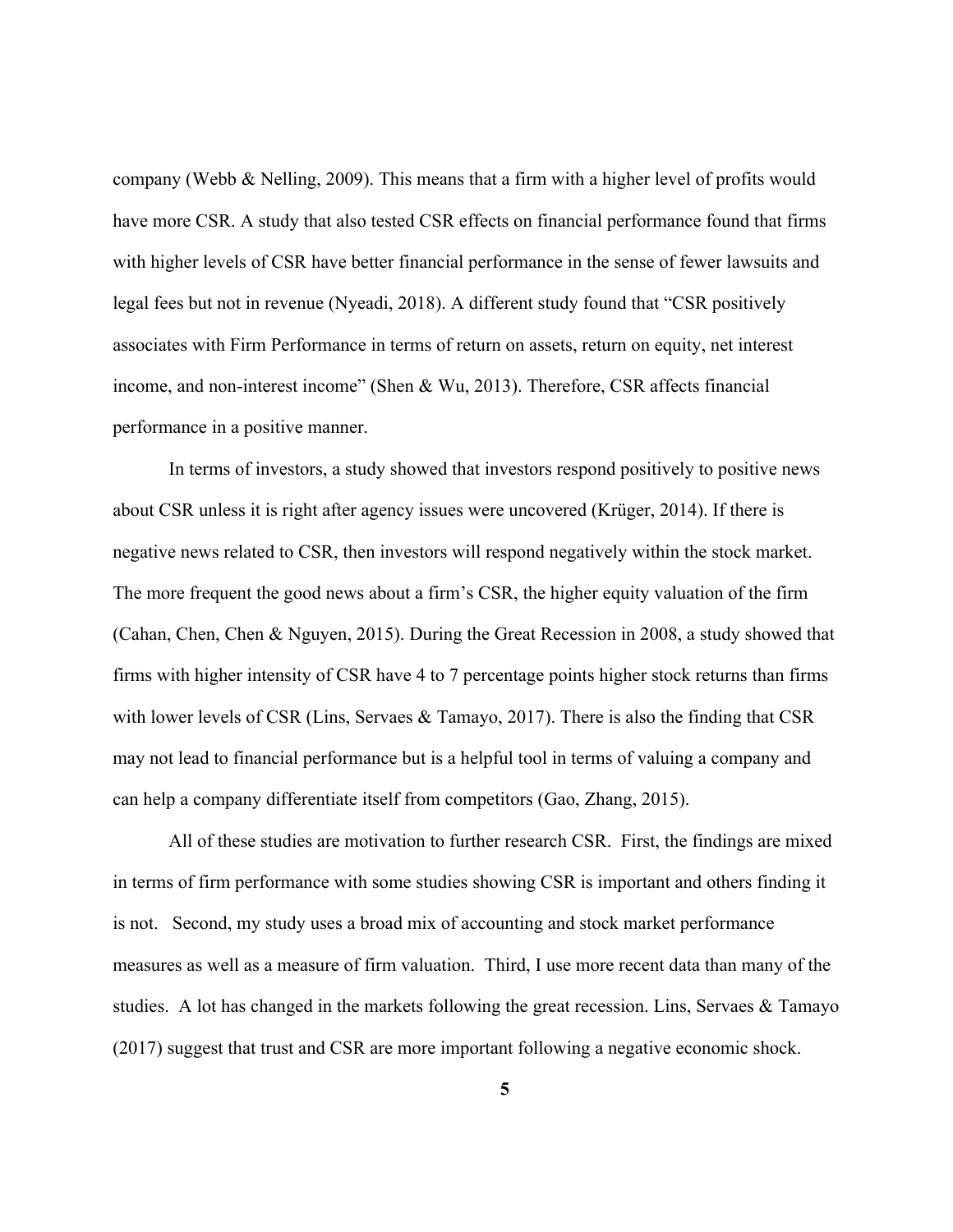Therefore it is important to ask the question if CSR has an impact on performance and valuation following the post-crisis period. Finally, I focus on the companies in the S&P 500 since these represent the largest and arguably most important companies to the U.S. economy.

#### **RESEARCH QUESTION/HYPOTHESIS**

This study is being conducted in order to test the effects of CSR on firm valuation and performance. This is an important question to ask because CSR may influence business strategy and investments for a corporation. This study tests the long-term aspect of CSR (in contrast to the short term) using data over a 6-year period from 2007 to 2013. This study takes into account that this will be post-recession for the US economy which may make the results slightly different from research conducted before 2008.

The main hypothesized result from this study is that CSR will be positively correlated with firm valuation and performance. I expect to find firms with high levels of CSR also see better performance and valuation. I hypothesize this outcome because firms who increase their CSR, have an increase in stock value and brand awareness (Lins, Servaes & Tamayo, 2017). This is expected because similar studies that have been done in the past showed congruent conclusions. Prior research also suggests that CSR holds value to consumers and stakeholders. Recent research from UC Berkeley did a related study that uses the S&P 500 and tests the relationship between CSR and financial performance from 1996-2000. (Tsoutsoura, 2004). The conclusion from this research is that CSR and financial performance are positively correlated which supports the hypothesis for this current study.

**6**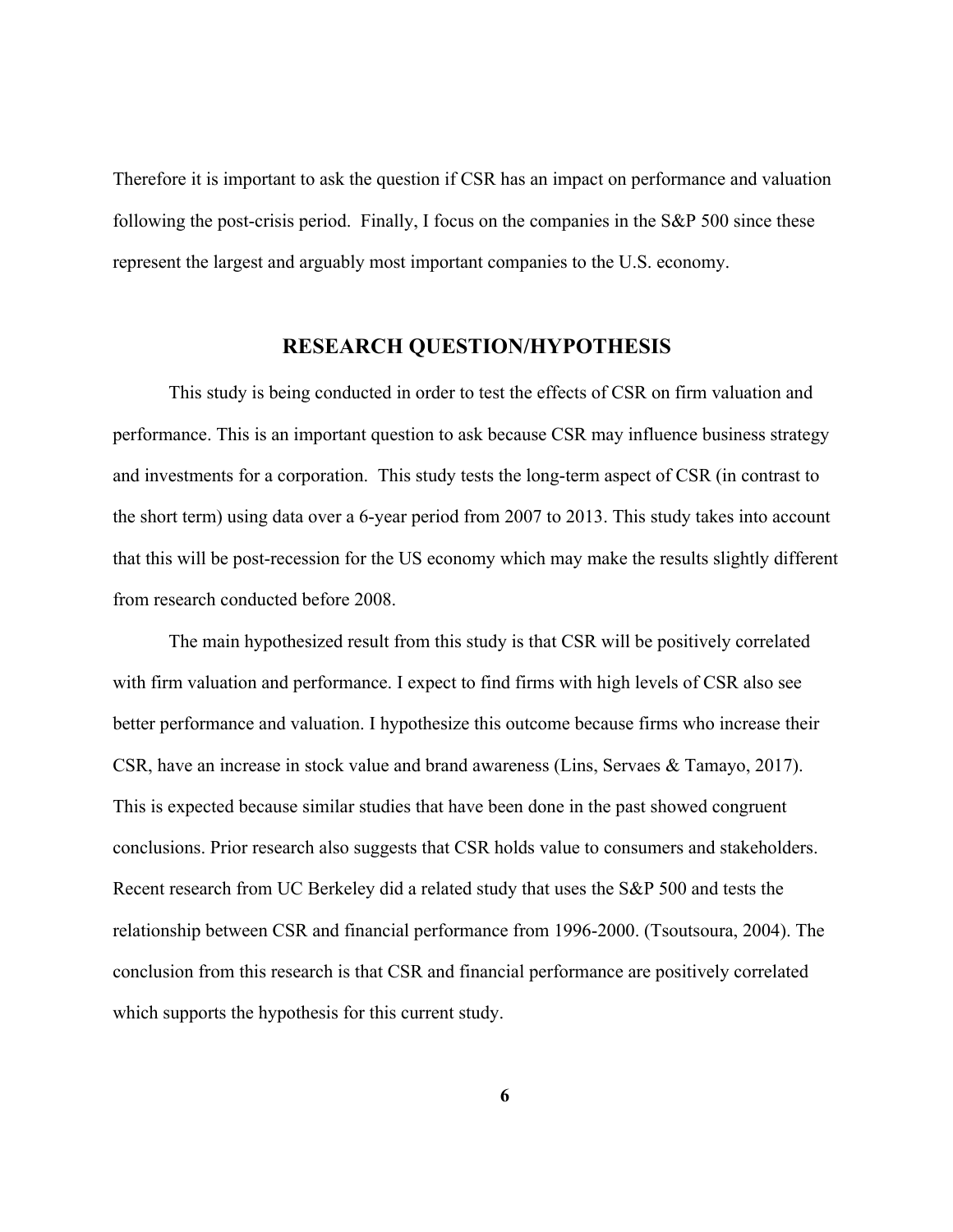### **DATA AND METHODS**

This study tests the effects of corporate social responsibility on firm valuation and performance between 2007- 2013. In order to get the most accurate representation of United States corporations, I use the S&P 500 as the sample of companies in my study. The S&P 500 is an index that contains 500 of the United States' leading companies and is one of the best measures for the US market as a whole.

In order to measure CSR, I use the MSCI database to determine the different levels of CSR. The database contains a set of strengths and concerns for: environmental, diversity, product, employee relations, corporate governance, human rights, and community issues. MSCI contains these strengths and concerns by "employing a global team of research analysts to measure how well companies manage their ESG risk and opportunities" (MSCI, 2015). A total CSR score is given to each company by subtracting the number of concerns from the strengths of each component and summing the totals. This is the same approach used by Edward Nelling and Elizabeth Webb in their study (Nelling, Webb, 2008).

The financial performance measures are constructed using Campustat- Capital IQ and Bloomberg Terminals. The Capital IQ database is used to access data such as total assets, revenue, long-term debt, common shares outstanding, dividends, earnings per share, stock prices, and research and development costs. The Bloomberg Terminals were used to get an accurate list of each company and their associated ticker in the S&P 500 from 2007-2013.

After obtaining the financial metrics from the databases, I calculate the following performance measures. ROA measures the how much revenue a company has relative to their total assets.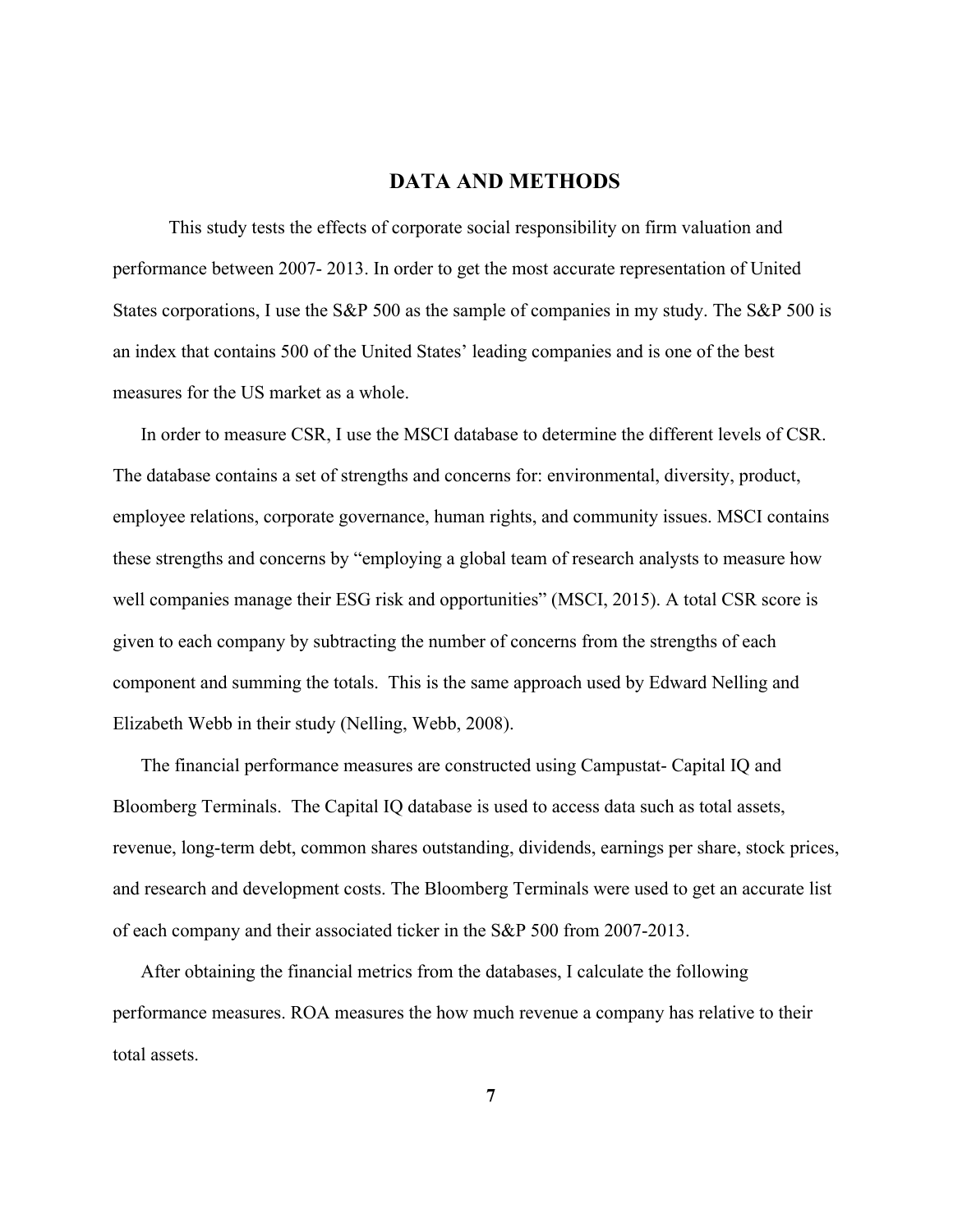#### ROA= Revenue / Total Assets

Tobin's *q* is a performance measure that measures a company's market value relative to the replacement costs of the company's assets. (Investopedia) Numerous studies have used Tobin's q as a measure of firm performance, firm valuation, and investment opportunities (DaDalt, Donald, & Garner , 2003). Lee and Tompkins (1999) contend it is an important and widely accepted measure of corporate performance (Lee & Tompkins, 1999).

Tobin's *q* = (Total Assets + (Shares Outstanding \* Stock Price) – Total Equity)/ Total Assets Shareholder's return measures the percent of gains or losses a shareholder receives during their investment period.

Shareholder's Return = ((New Stock Price – Old Stock Price) + Dividends) / Old Stock Price Earnings per Share (EPS) is the last measure used in this study to measure financial performance. EPS measures the amount of net a company has relative to their total number of shares outstanding.

#### EPS = Net Income Excluding Extraordinary Items / Shares Outstanding

To analyze whether CSR and performance are related, I conduct several tests. I use t tests to test for differences in means between companies with high and low CSR scores. I also use ordinary least squares regression to investigate whether CSR is an important determinant of performance. Using regression analysis allows me to control for other firm characteristics that may affect firm performance and CSR. Following other studies, I control for leverage, size, risk, and their research & development expenditures. Controlling industry effects is important because each of the performance measures can contain certain industry characteristics. The leverage ratio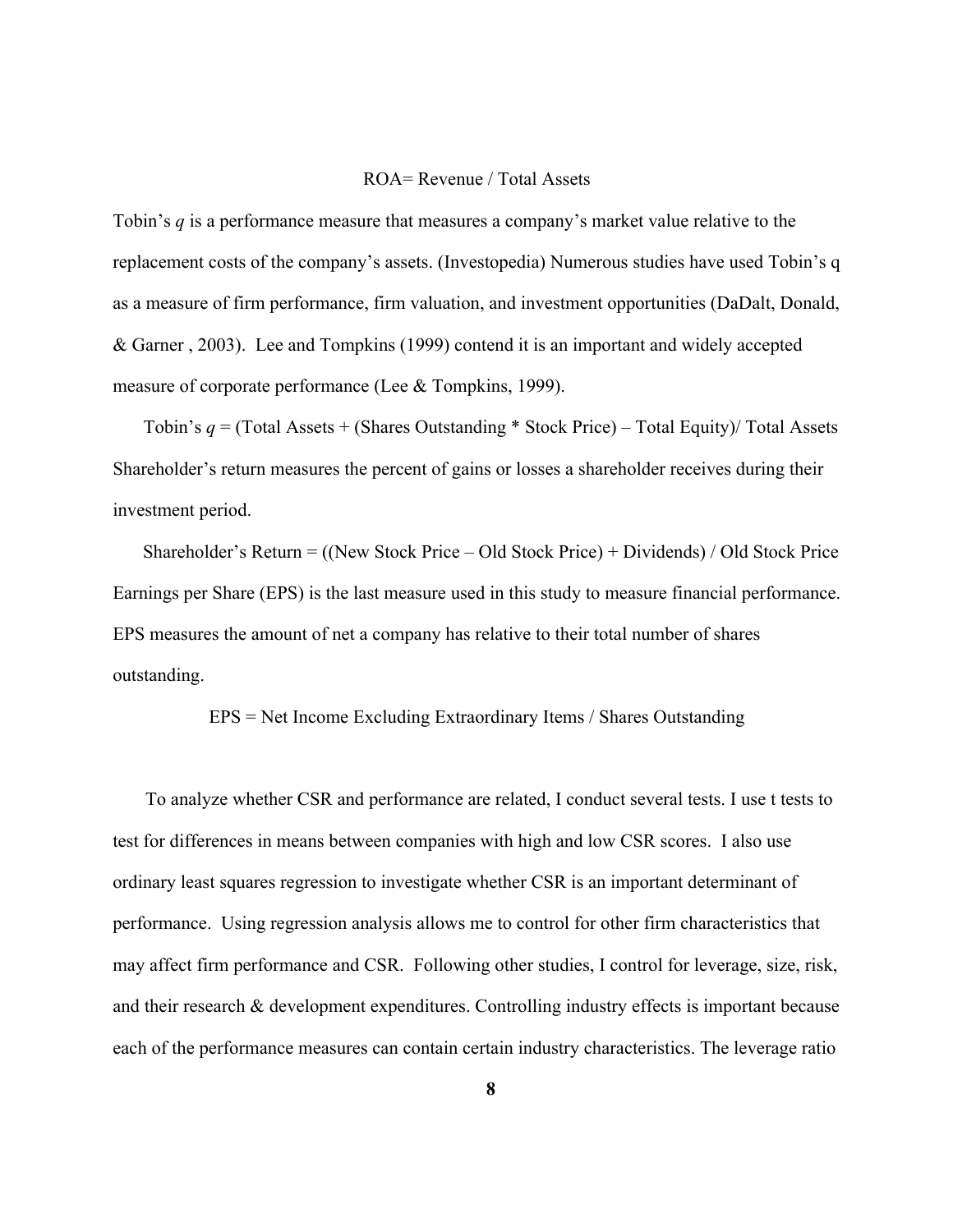is calculated by dividing total long-term debt by total assets. Size is measured by taking the natural log of total assets. Risk is measured by taking a rolling standard deviation of the stock prices over the 6-year time frame. Research and development expenditures were calculated as a percentage of sales. In addition, I include year dummy variables to control for differences over time. This is particularly important for my sample period since it includes the financial crisis, a time which firm performance is lower. I also include industry dummy variables to control for differences in performance across industries. Year dummies are included since my sample period includes the financial crisis, which is a time period where most companies experienced significantly worse performance.

#### **RESULTS**

Table 1 represents the sample summary statistics for the financial performance measures and the control variables. The summary statistics include the mean, median,  $25<sup>th</sup>$  percentile,  $75<sup>th</sup>$ percentile, and the standard deviation. In terms of performance, the sample has a mean and median ROA of 6%. However, the range is fairly large as the  $25<sup>th</sup>$  percentile is -29% and the  $75<sup>th</sup>$ is 20%. Tobin's *q* shows that most companies in the S&P 500 have a market value that exceeds the book value, since the mean q in my sample is 1.96. Shareholder returns show more variation and skewness. The mean is 29% while the median is just under 8%. The average company has an EPS of \$2.65 per share. The median R&D/Sales value is 0, consistent with the average company not spending on research and development. The measure of risk shows a great deal of volatility even for companies in the S&P 500.

Table 2 shows the summary statistics of the CSR variables for the sample broken out into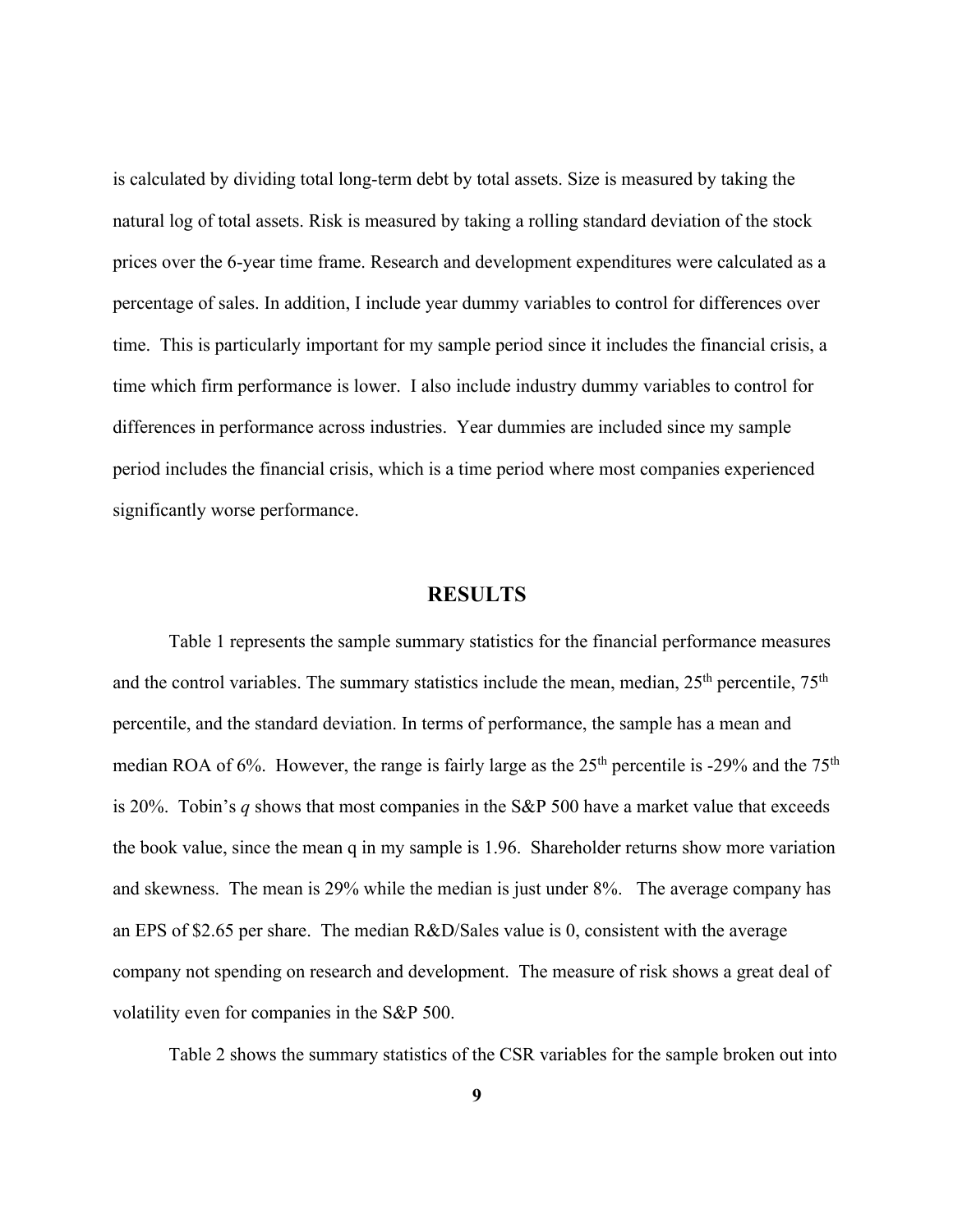each components' strengths and concerns. The summary statistics consist of mean, median, 25<sup>th</sup> percentile, 75th percentiles, and the standard deviation. The CSR score is calculated by taking the total strengths minus the total weaknesses. For the sample as a whole the mean CSR score is 1.46 with a median of 1.00. This shows that on average, the sample leans towards more CSR strengths than concerns. There is variability in the sample as the  $25<sup>th</sup>$  percentile is -8 and the  $75<sup>th</sup>$  percentile is 11.

The CSR component that has the highest score on average is diversity, with a mean of 1.29. While on average strengths outweigh concerns, it is interesting to note the median value for strengths is 0 for environment, community, human rights, product, and corporate governance. Concerns are greatest for corporate governance (mean of 0.64) and employee relations (0.61). Interestingly, human rights has the lowest mean for strengths (0.06) and the lowest mean for concerns (0.11). As with strengths, the medians are almost always 0.

A correlation analysis in Table 3 showed that ROA and EPS are positively correlated with CSR. The strongest correlation is ROA followed by EPS. ROA, Tolbin's *q,* and EPS are all highly correlated with the other performance measures which makes logical sense. It should be noted that shareholder return is negatively correlated with not only CSR but all of the other performance measures.

Table 4 reports results from a t-test that shows performance differences for high and low CSR firms. Specifically, a t-test allows me to test whether the means of the performance measures differ significantly by high and low CSR score. I split the sample at the median CSR score of 1. Low CSR consists of companies with CSR values below 1and high CSR consists of a CSR score from above 1. I find statistically significant differences for two of my performance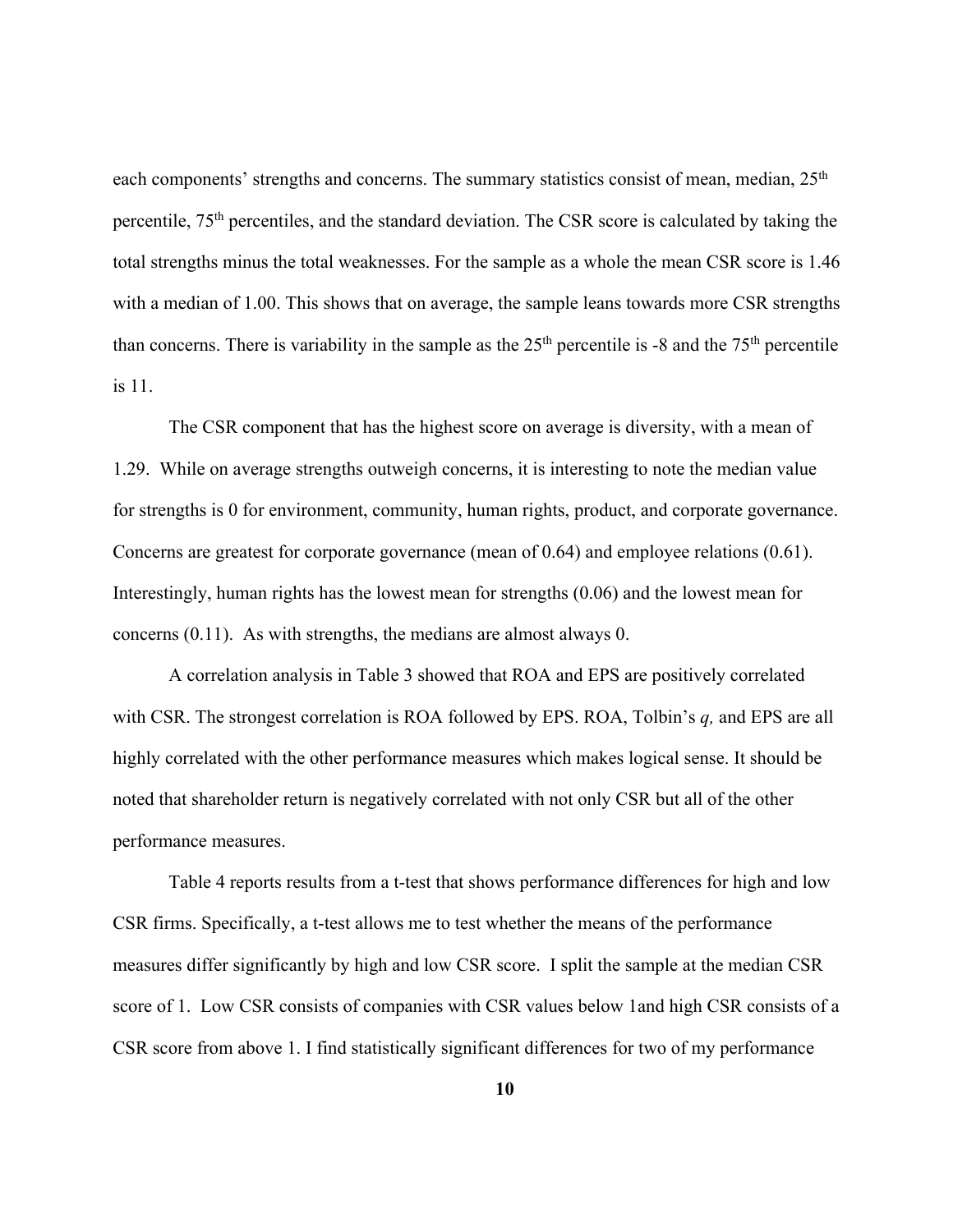measures. ROA is statistically significant with a t-statistic of 3.77. The high CSR firms have an average ROA of 6.35%, while the low CSR firms have an average of 5.24%. This means that the companies with a higher CSR have a higher ROA and vice versa. This provides some initial support to my hypothesis that CSR and firm performance are positively related. EPS also shows statistically significant differences with a t-statistic of 3.67. Firms with high values of CSR have an average EPS of 2.91 and low CSR firms have an average EPS of 2.37. This is consistent with ROA in that higher CSR is associated with higher EPS. Tolbin's *q* and shareholder returns are not significant with t-statistics of 0.15 and 1.00 respectively. While these are not significant with a simple difference in means tests, important control variables are not included. Overall these results show that ROA and EPS are correlated when CSR is broken out into high and low levels.

Table 5 shows the results of a regression analysis of CSR and firm performance. Using ordinary least squares allows me to control for variables that may also affect performance. In my models, I use my different performance measures as the dependent variable. The variable of interest for my analyses is the CSR score. If CSR is important to firm performance, I expect the coefficient to be positive and statistically significant. In the first two models, CSR is positive and significant at the 1% level. This means that CSR is an important determinant of ROA and Tobin's *q*. The ROA results are similar to those reported in Table 4. For Tobin's *q*, the difference in means tests were insignificant, which shows the importance of including control variables. For these two-performance metrics, the control variables are all consistently statistically significant as well. This test was also conducted without CSR to show the change in  $R<sup>2</sup>$ . The change for all of the measures is slightly more than 1%. Therefore, CSR is not explaining large amounts of variability in performance.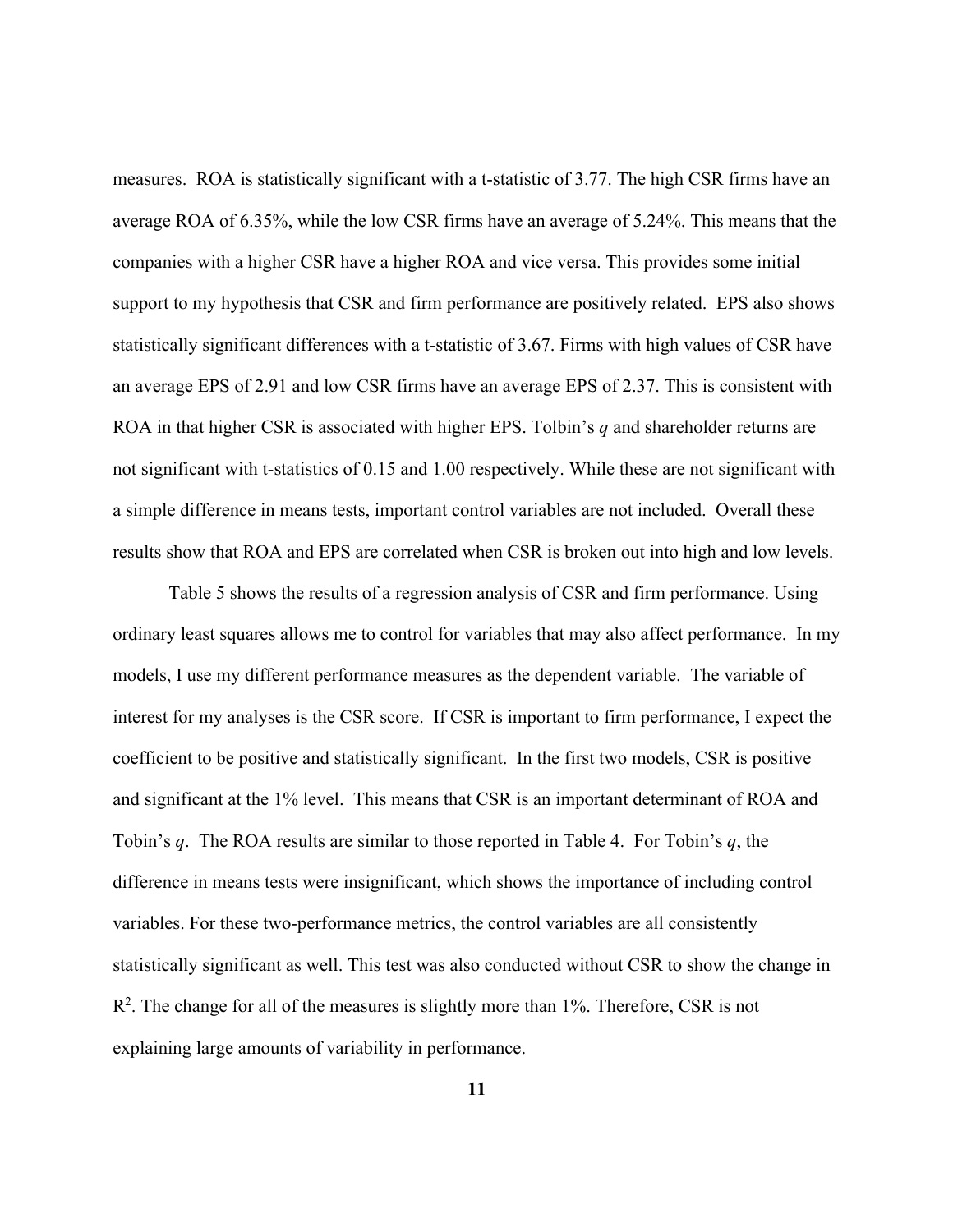As for EPS and shareholder returns, they show no statistically significant correlation with CSR. While this does not support my hypothesis that CSR is positively related to firm performance, it may also suggest that these metrics may not be the best at truly capturing the effects of CSR. Most corporate finance studies rely on ROA and Tobin's *q* because of the difficulties with other performance measures. Specifically, with shareholder returns, the efficient market hypothesis suggests that information is priced. Thus, finding a relation with CSR and shareholder returns would suggest that the market did not properly assess CSR. In addition, models to determine the effects on shareholder returns are generally more sophisticated than my model. EPS, like ROA, is an accounting measure of firm performance. However, the accounting literature provides extensive evidence of earnings management and earnings manipulation, thus making it also a less effective measure of firm performance.

Next, I consider the components of CSR. Table 6 shows results for ordinary least squares regression models with firm performance and the different components of CSR strengths. Since Table 5 results showed CSR was significantly related to only two of my performance measures, ROA and Tolbin's *q*, I focus only on those. In addition, I used CSR strengths rather than weaknesses since Lougee & Wallace (2008) suggest these are more important than concerns for firms. The results show that environmental, employee relations, diversity, and product are all statistically significant determinants of CSR. Environmental strengths are positively related to ROA, but negatively related to Tobin's *q*. ROA is a measure of accounting firm performance, while *q* should capture firm valuation. Thus, my findings may suggest that environmental may be less valued by the market but is positively related to accounting profitability. Employee relations, diversity, and product strength are positive and significant for both performance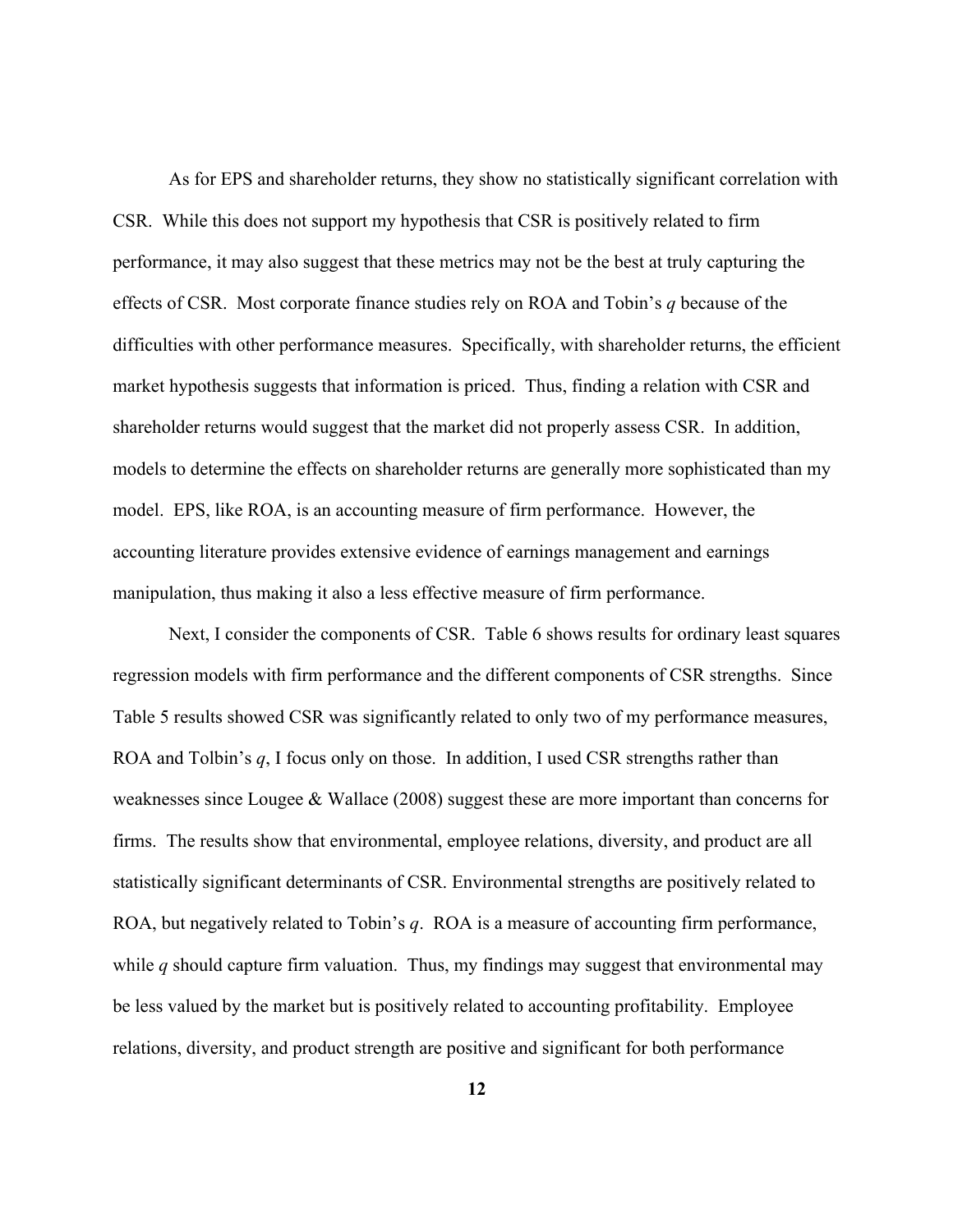measures, suggesting these aspects of CSR are beneficial to companies. Corporate governance, community, and human rights showed little to no statically significance in relation to the performance measures.

In Table 7, I explore the robustness of my model by adding additional control variables. First, I add lagged performance measures to at least partially control for causality. While my earlier results would suggest that higher CSR leads to higher firm performance, I cannot eliminate the possibility that better performing firms choose to spend more on CSR. I follow Nelling and Webb (2009) and include lagged measures of performance, since this year's performance is likely related to last year's performance. Second, I include a crisis dummy variable rather than dummy variables for all years in the sample, since these represent a period of poor firm performance. In prior models, only the 2008 and 2009 years were statistically significant. Third, I include industry dummy variables to control for differences in performance across industries. CSR continues to be positive and statistically significant when using ROA as a measure of firm performance. The CSR score is insignificant in all other model specifications.

Overall, I find limited support for my hypothesis that CSR is positively related to firm performance. ROA is the only performance measure that is consistent among all of the tests, showing a positive and important relation. This could mean that high levels of CSR lead to high levels of ROA. Given ROA is a measure of accounting profitability, my results suggest CSR and corporate profits are positively related. With Tobin's *q*, I find some evidence that CSR and q are positively related. However, the relation is not significant when I control for lagged measures which raises concerns about causality. The lack of causality with CSR and firm valuation is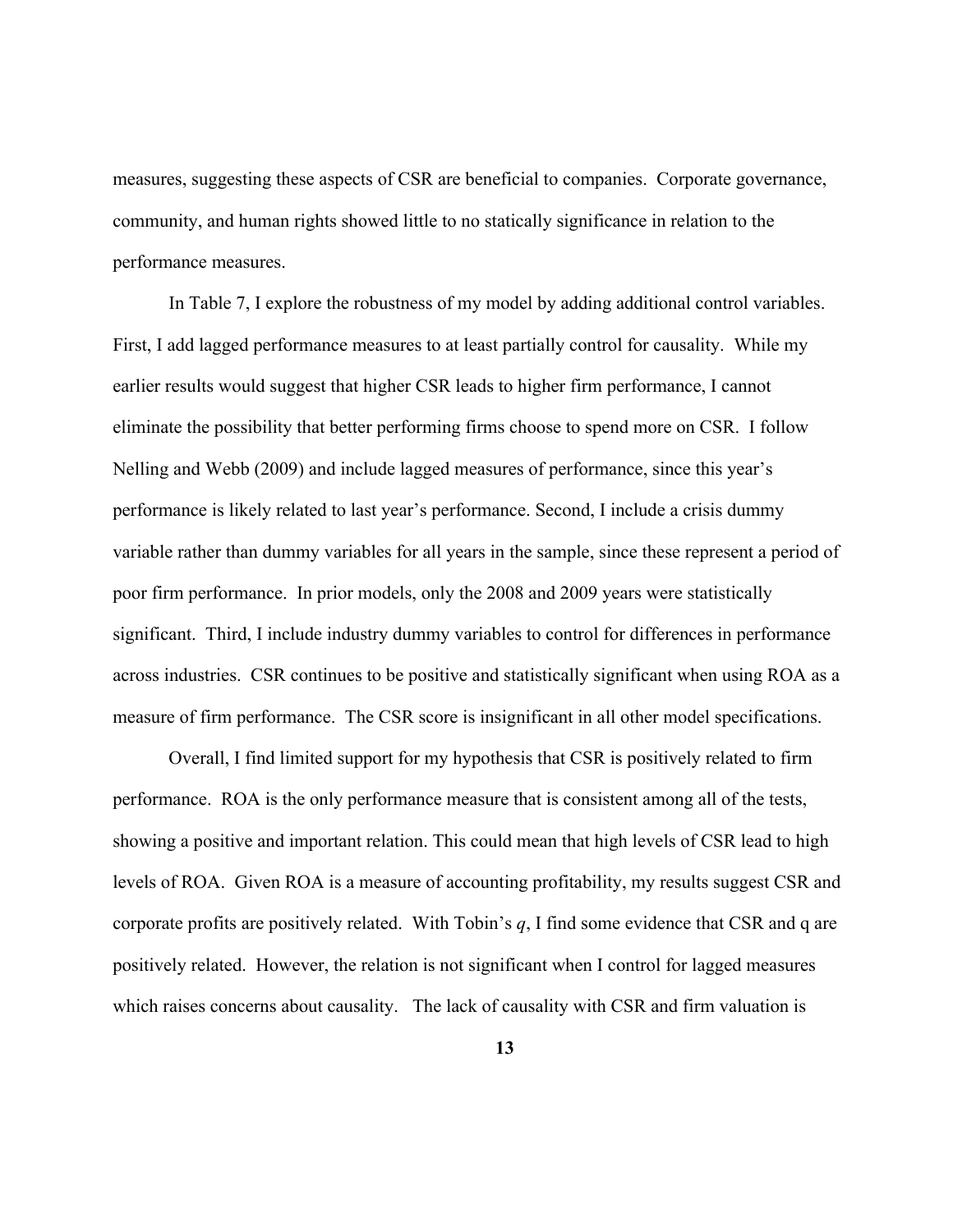consistent with Nelling and Webb (2009). To really disentangle and extend my study, more sophisticated statistical approaches may be required. However, my results certainly do not rule out the notion that companies benefit from high CSR.

### **CONCLUSION**

This study was conducted in order to test the effects of CSR on firm valuation and performance following the negative economic shock of the financial crisis. Previous studies have shown inconsistent correlations between CSR and firm performance. In my study, ROA is consistently correlated with CSR among all of the tests. This suggests that high levels of CSR lead to high levels of ROA. With Tobin's *q*, I find some evidence that CSR and *q* are positively related. However, the relation is not significant when I control for lagged measures which raises concerns about causality. This study also shows that further research should be done with more in-depth tests to truly see the relationship between firm performance and CSR.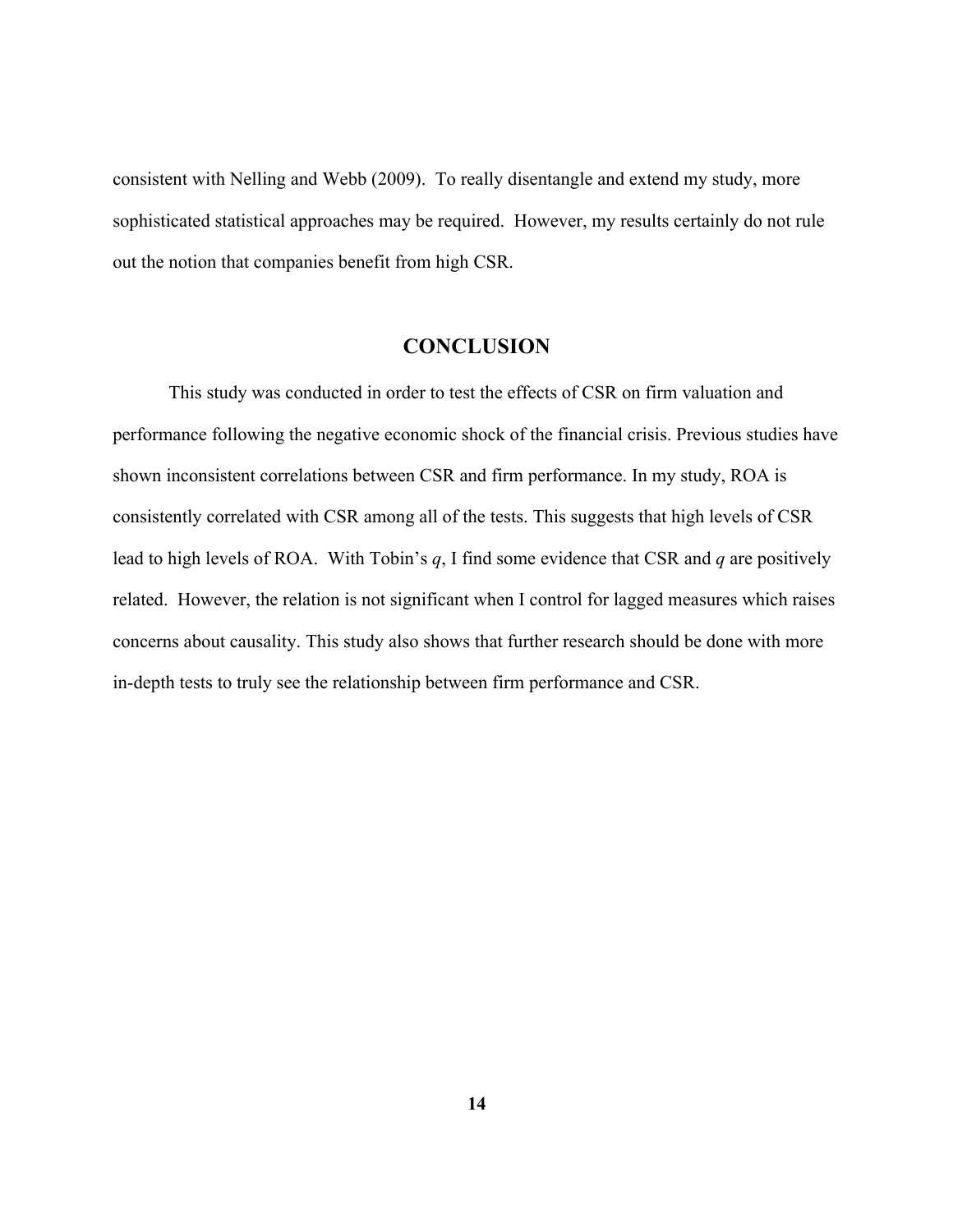# *Table 1: Sample Summary Statistics*

|                            | Mean   | Median | 25 <sup>th</sup><br>Percentile | 75 <sup>th</sup><br>Percentile | <b>Standard</b><br><b>Deviation</b> |
|----------------------------|--------|--------|--------------------------------|--------------------------------|-------------------------------------|
| Return on Assets           | 0.06   | 0.06   | $-0.29$                        | 0.20                           | 0.08                                |
| Tobin's Q                  | 1.96   | 1.58   | 5.31                           | 0.87                           | 0.73                                |
| <b>Shareholder Returns</b> | 29.05% | 7.71%  | $-0.70$                        | 1.02                           | 7.86                                |
| <b>EPS</b>                 | 2.65   | 2.27   | $-8.10$                        | 9.71                           | 4.08                                |
| R&D/Sales                  | 0.061  | 0.00   | 0.00                           | 0.26                           | 0.73                                |
| Leverage                   | 0.22   | 0.19   | 0.00                           | 0.61                           | 0.17                                |
| Firm Size                  | 9.50   | 9.42   | 6.09                           | 12.78                          | 1.52                                |
| Risk                       | 14.83  | 10.20  | 1.50                           | 55.06                          | 19.13                               |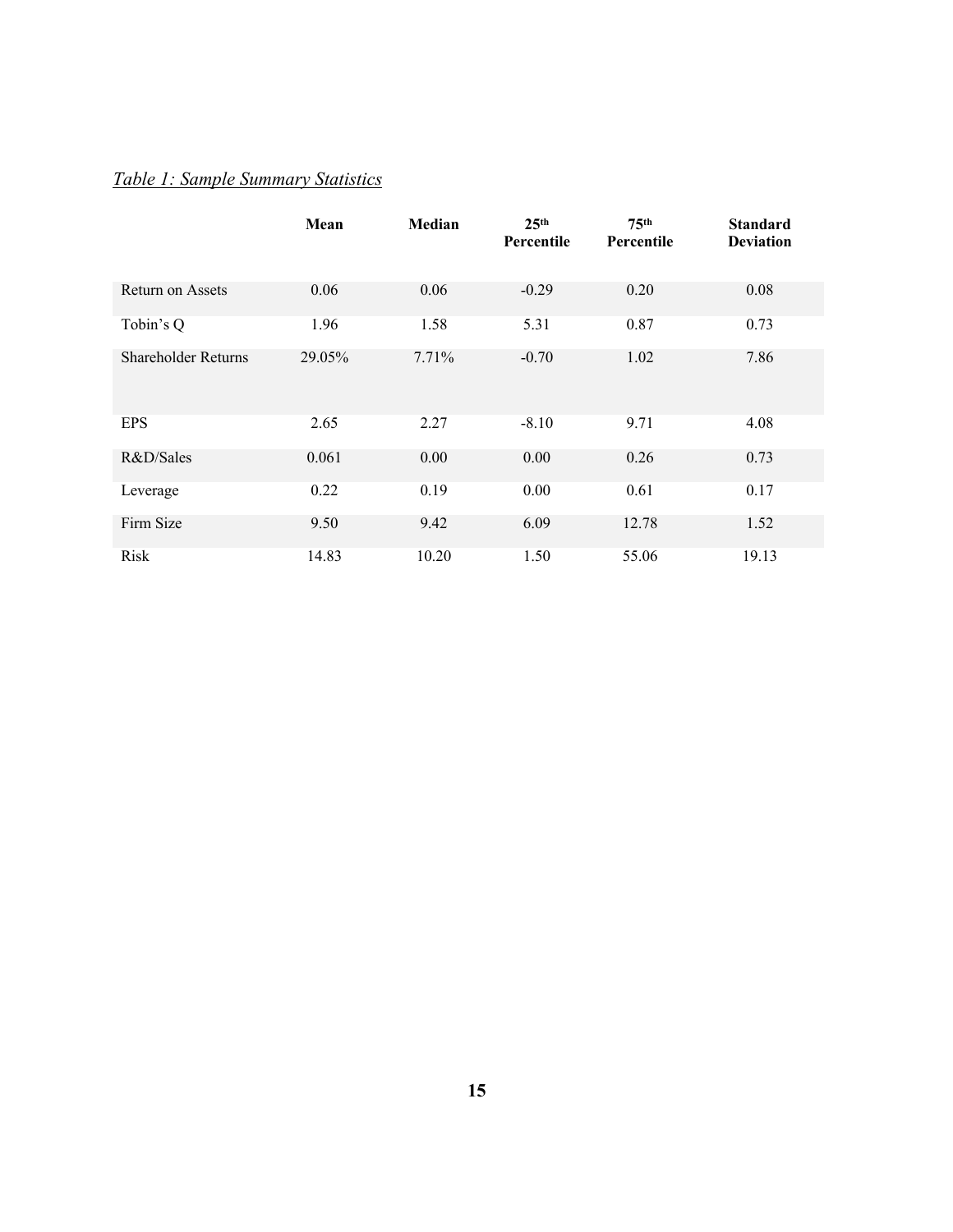|                           | Mean | Median   | 25 <sup>th</sup><br>Percentile | 75 <sup>th</sup><br>Percentile | <b>Standard</b><br><b>Deviation</b> |
|---------------------------|------|----------|--------------------------------|--------------------------------|-------------------------------------|
| <b>Strengths</b>          |      |          |                                |                                |                                     |
| Environment               | 0.96 | $0.00\,$ | $0.00\,$                       | 4.00                           | 1.25                                |
| Community                 | 0.51 | 0.00     | 0.00                           | 3.00                           | 0.81                                |
| Human Rights              | 0.06 | 0.00     | 0.00                           | 1.00                           | 0.27                                |
| <b>Employee Relations</b> | 1.11 | 1.00     | 0.00                           | 5.00                           | 1.48                                |
| Diversity                 | 1.29 | 1.00     | 0.00                           | 5.00                           | 1.52                                |
| Product                   | 0.23 | 0.00     | 0.00                           | 1.00                           | 0.47                                |
| Corporate Governance      | 0.25 | 0.00     | 0.00                           | 2.00                           | 0.51                                |
| Total                     | 4.41 | 3.00     | 0.00                           | 15.00                          | 4.14                                |
|                           |      |          |                                |                                |                                     |
| <b>Concerns</b>           |      |          |                                |                                |                                     |
| Environment               | 0.46 | 0.00     | 0.00                           | 4.00                           | 0.96                                |
| Community                 | 0.16 | 0.00     | 0.00                           | 1.00                           | 0.40                                |
| Human Rights              | 0.11 | 0.00     | 0.00                           | 1.00                           | 0.36                                |
| <b>Employee Relations</b> | 0.61 | $0.00\,$ | $0.00\,$                       | 3.00                           | 0.84                                |
| Diversity                 | 0.41 | 0.00     | 0.00                           | 2.00                           | 0.60                                |
| Product                   | 0.57 | 0.00     | 0.00                           | 3.00                           | 0.85                                |
| Corporate Governance      | 0.64 | 1.00     | 0.00                           | 2.00                           | 0.95                                |
| Total                     | 2.94 | 2.00     | 0.00                           | 10.00                          | 2.71                                |
|                           |      |          |                                |                                |                                     |
| <b>CSR</b> Score          | 1.46 | 1.00     | $-8.00$                        | 11.00                          | 4.13                                |

# *Table 2: Corporate Social Responsibility Summary Statistics*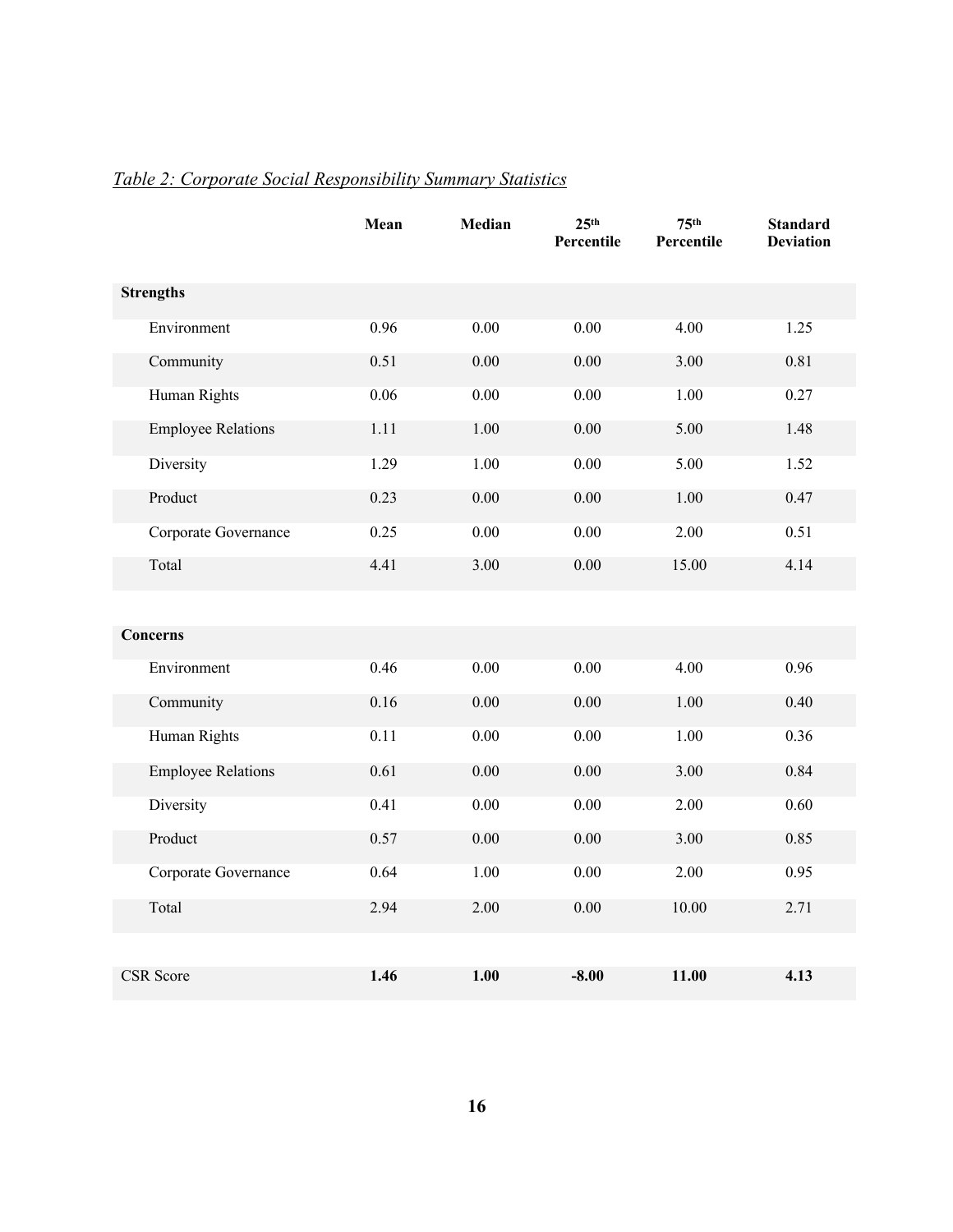# *Table 3: Correlation Between Performance and CSR*

|                     | CSR      | ROA      | <b>SH Return</b> | Tobin's $q$ | <b>EPS</b> |
|---------------------|----------|----------|------------------|-------------|------------|
| <b>CSR</b>          |          |          |                  |             |            |
| <b>ROA</b>          | 0.101    |          |                  |             |            |
| Shareholder Returns | $-0.024$ | $-0.061$ |                  |             |            |
| Tolbin's $q$        | 0.025    | 0.377    | $-0.009$         |             |            |
| <b>EPS</b>          | 0.074    | 0.443    | $-0.055$         | 0.069       |            |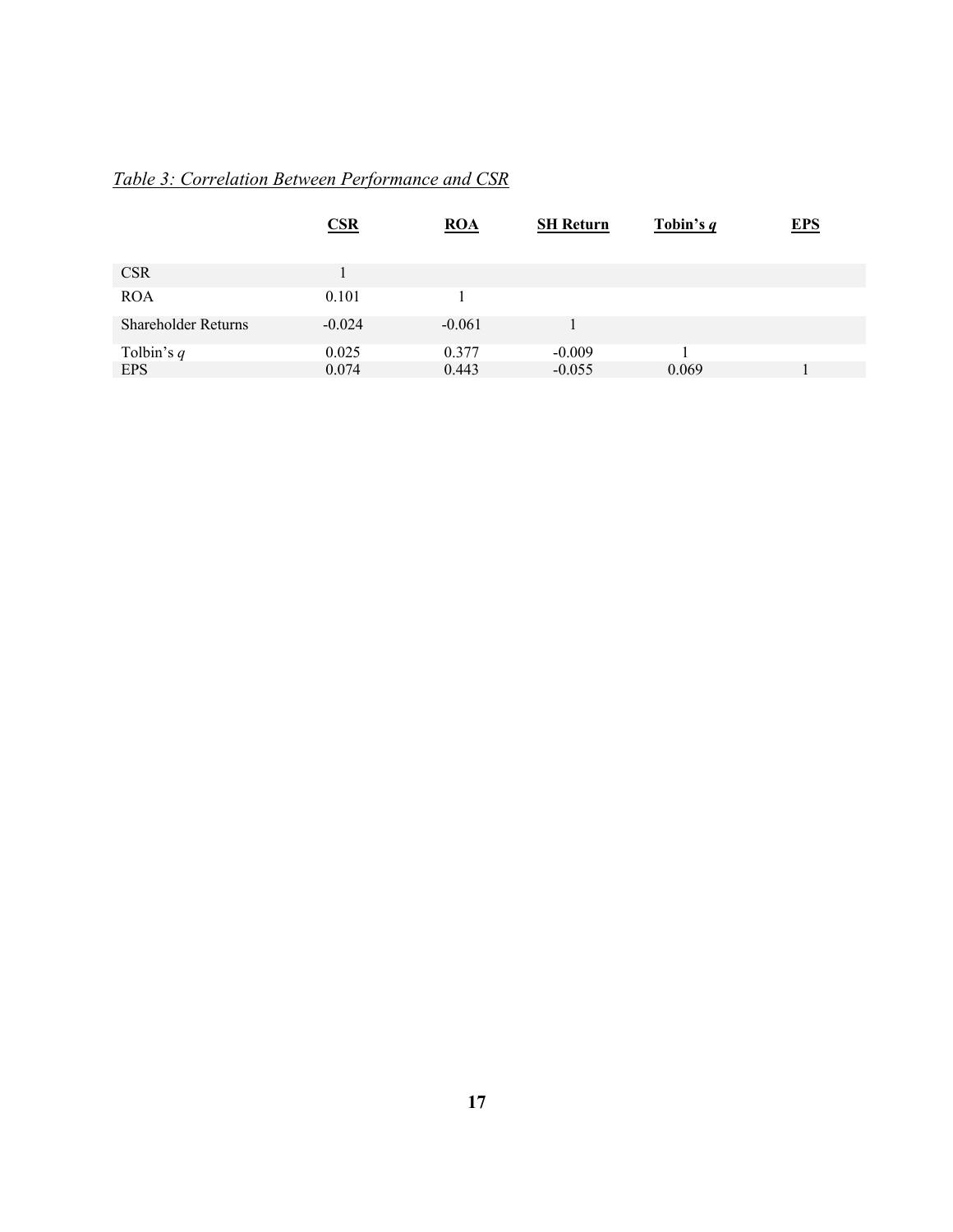# *Table 4: Performance Differences for High and Low CSR*

|                            | <b>High CSR</b> | <b>Low CSR</b> | <b>T-statistic</b> | p-value |
|----------------------------|-----------------|----------------|--------------------|---------|
| Return on Assets           | 6.35%           | 5.24%          | 3.766              | 0.00    |
| Tobin's $q$                | 1.96            | 1.96           | 0.15               | 0.44    |
| <b>Shareholder Returns</b> | 14.82%          | 44.21%         | 1.00               | 0.16    |
| <b>EPS</b>                 | 2.91            | 2.37           | 3.67               | 0.00    |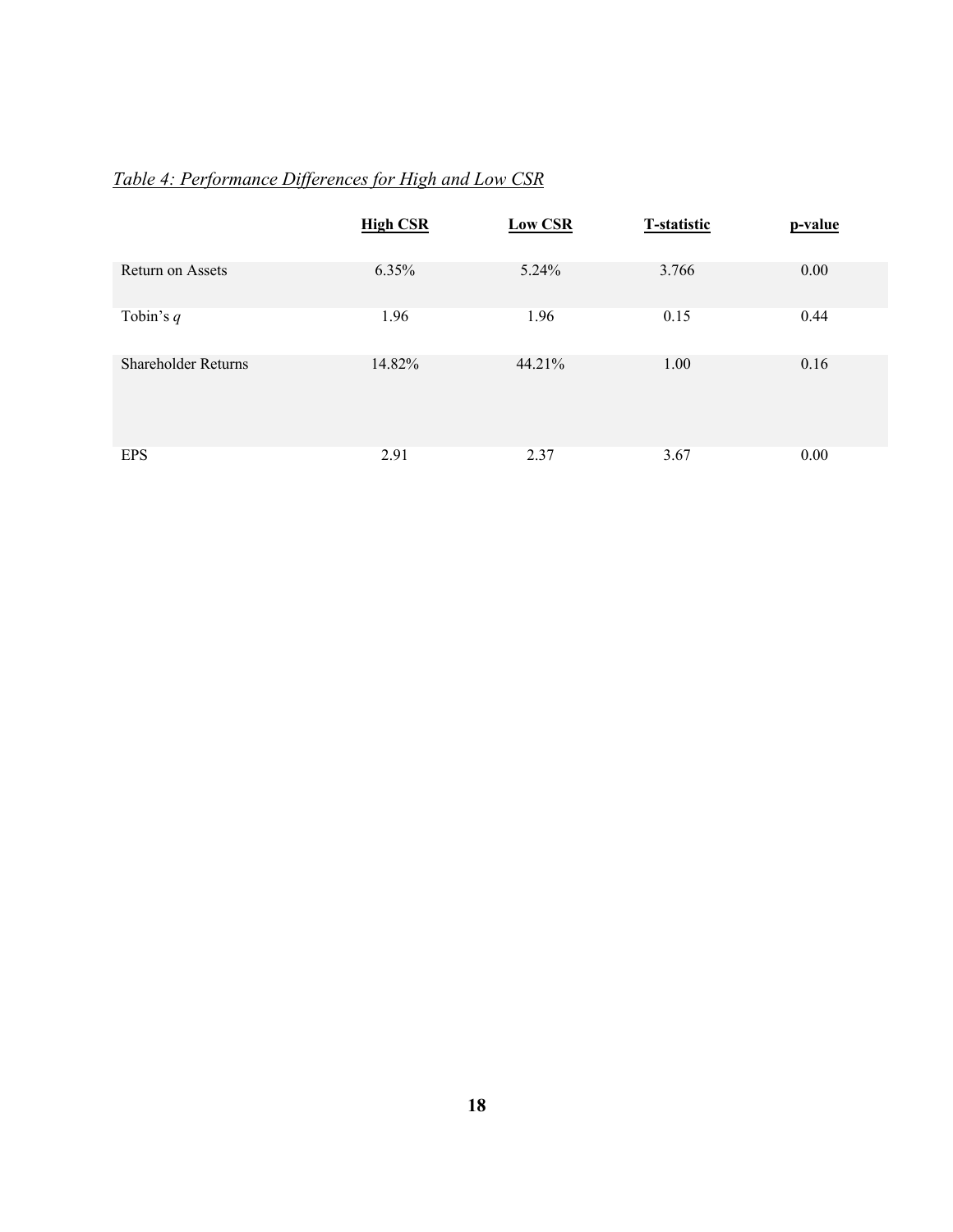# *Table 5: CSR and Firm Performance*

|                     | <b>ROA</b>  | Tobin's $q$ | <b>Shareholder Returns</b> | <b>EPS</b>  |
|---------------------|-------------|-------------|----------------------------|-------------|
| Intercept           | $0.190***$  | $6.009***$  | $-2.002*$                  | $-0.097$    |
|                     | (19.682)    | (46.66)     | $(-1.956)$                 | $(-0.208)$  |
| R&D/Sales           | $-0.026***$ | $0.112***$  | $-0.246$                   | $-0.044$    |
|                     | $(-14.229)$ | (4.538)     | $(-1.254)$                 | $(-0.491)$  |
| Leverage            | $-0.110***$ | $-1.048***$ | $6.696***$                 | $-2.567***$ |
|                     | $(-13.814)$ | $(-9.870)$  | (7.929)                    | $(-6.668)$  |
| Firm Size           | $-0.012***$ | $-0.403***$ | 0.055                      | $0.263***$  |
|                     | $(-12.702)$ | $(-33.289)$ | (0.573)                    | (6.005)     |
| <b>Risk</b>         | $0.000***$  | $0.015***$  | 0.000                      | $0.091***$  |
|                     | (4.935)     | (16.316)    | (0.129)                    | (29.703)    |
| CSR Score           | $0.002***$  | $0.0299***$ | $-0.004$                   | 0.004       |
|                     | (5.455)     | (6.221)     | $(-0.103)$                 | (0.214)     |
| <b>Year Dummies</b> | Yes         | Yes         | Yes                        | Yes         |
| Observations        | 3,053       | 3,053       | 3,053                      | 3,053       |
| Adjusted $R^2$      | 18.33%      | 34.49%      | 2.12%                      | 24.54%      |

\*\*\*, \*\*, \* indicates statistical significance at the 1%, 5%, 10% levels.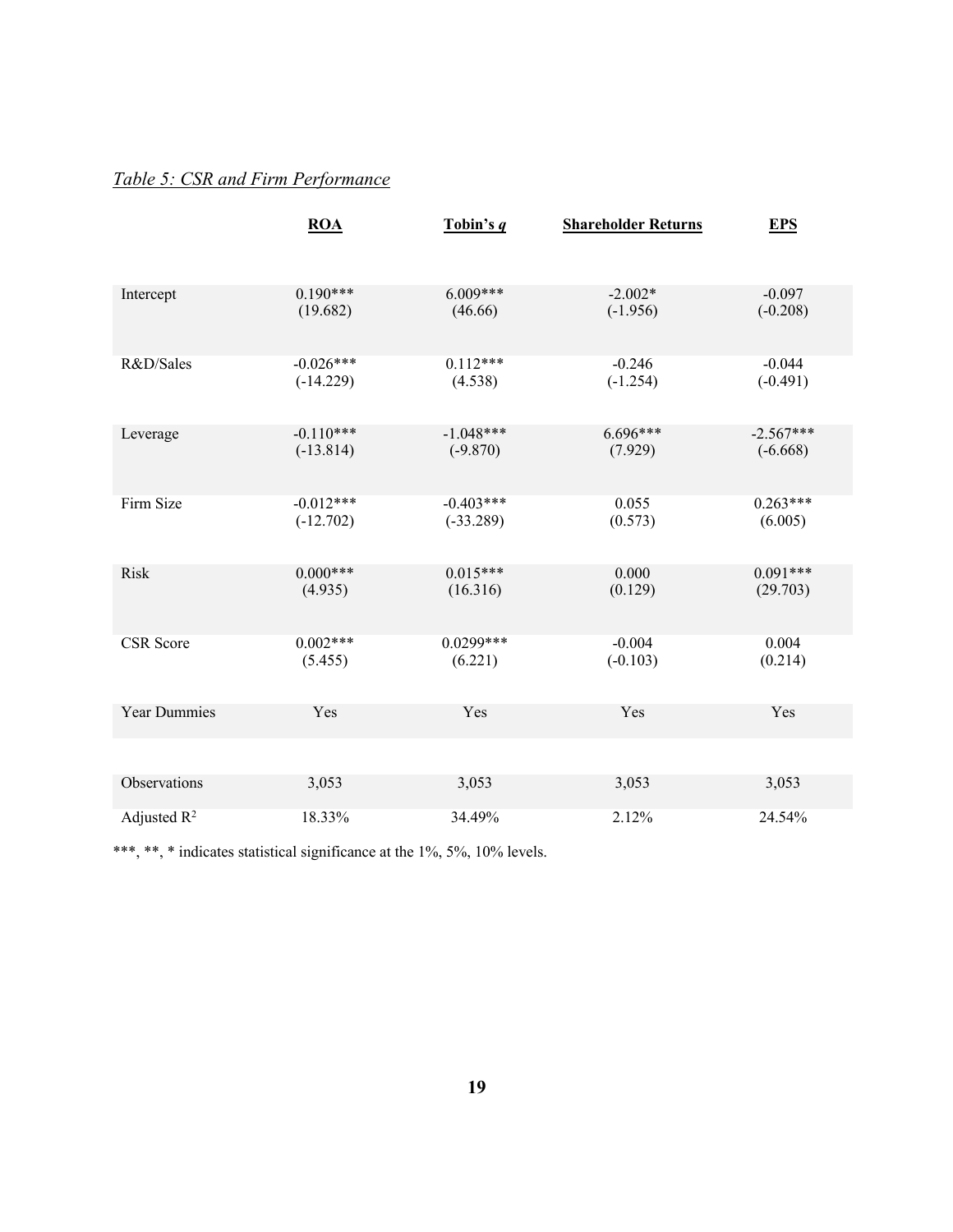|                                     | <b>ROA</b>   | Tobin's q   |
|-------------------------------------|--------------|-------------|
| Intercept                           | $0.213***$   | $6.285***$  |
|                                     | (22.459)     | (50.358)    |
| R&D/Sales                           | $-0.027***$  | $0.102***$  |
|                                     | $(-14.614)$  | (4.241)     |
| Leverage                            | $-0.109$ *** | $-0.957***$ |
|                                     | $(-13.764)$  | $(-9.191)$  |
| Firm Size                           | $-0.015***$  | $-0.476***$ |
|                                     | $(-14.898)$  | $(-34.807)$ |
| <b>Risk</b>                         | $0.000***$   | $0.016***$  |
|                                     | (5.459)      | (17.257)    |
| <b>Environmental Strengths</b>      | $0.003**$    | $-0.065***$ |
|                                     | (2.468)      | $(-3.721)$  |
| Community Strengths                 | 0.003        | $0.053*$    |
|                                     | (1.238)      | (1.877)     |
| Human Rights Strengths              | 0.001        | $-0.078$    |
|                                     | (0.109)      | $(-1.141)$  |
| <b>Employee Relations Strengths</b> | $0.003***$   | $0.064***$  |
|                                     | (3.344)      | (4.936)     |
|                                     |              |             |
| Diversity Strengths                 | $0.004***$   | $0.132***$  |
|                                     | (3.605)      | (8.606)     |
| Product Strengths                   | $0.007**$    | $0.203***$  |
|                                     | (2.241)      | (5.117)     |
| Corporate Governance Strengths      | $0.005*$     | $0.103**$   |
|                                     | (1.723)      | (2.497)     |
|                                     |              |             |
|                                     |              |             |
| Year Dummies                        | Yes          | Yes         |
|                                     |              |             |
| Observations                        | 3,053        | 3,053       |
| Adjusted $\mathbb{R}^2$             | 37.18%       | 37.18%      |

# *Table 6: CSR Components and Firm Performance*

\*\*\*, \*\*, \* indicates statistical significance at the 1%, 5%, 10% levels.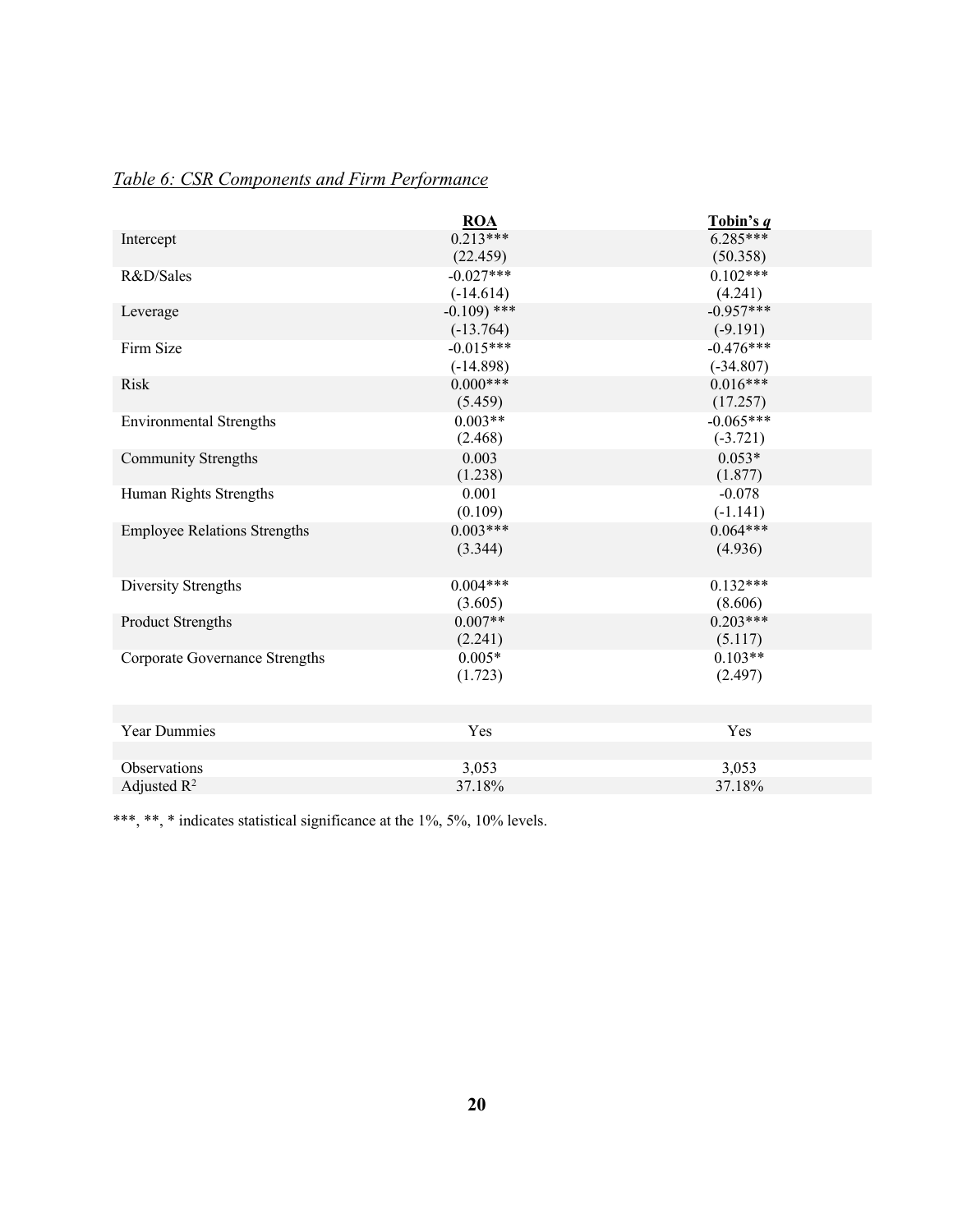## *Table 7: CSR and Firm Performance with Lags*

|                         | $\underline{ROA}$ | Tobin's $q$ | <b>Shareholder Returns</b> | <b>EPS</b>  |
|-------------------------|-------------------|-------------|----------------------------|-------------|
| Intercept               | $0.115***$        | $1.703***$  | $-3.762$                   | $-0.598$    |
|                         | (19.682)          | (7.992)     | $(-1.290)$                 | $(-0.614)$  |
| Lagged                  | $0.419***$        | $0.764***$  | $-0.014$                   | $0.472***$  |
| Performance             | (26.426)          | (61.126)    | $(-0.703)$                 | (30.594)    |
| R&D/Sales               | $-0.018***$       | $-0.006$    | $-0.265$                   | $-0.027$    |
|                         | $(-10.980)$       | $(-0.382)$  | $(-1.237)$                 | $(-0.373)$  |
| Leverage                | $-0.066***$       | $-0.081$    | $8.223***$                 | $-1.576***$ |
|                         | $(-8.503)$        | $(-1.105)$  | (7.922)                    | $(-4.534)$  |
| Firm Size               | $-0.006***$       | $-0.106***$ | 0.109                      | $0.176***$  |
|                         | $(-5.794)$        | $(-10.745)$ | (0.845)                    | (4.046)     |
| Risk                    | $0.000***$        | $0.004***$  | 0.002                      | $0.061***$  |
|                         | (3.496)           | (5.967)     | (0.219)                    | (18.589)    |
| <b>CSR</b> Score        | $0.001***$        | 0.002       | $-0.013$                   | $-0.013$    |
|                         | (2.138)           | (0.558)     | $(-0.292)$                 | $(-0.832)$  |
| Crisis Dummy            | $-0.017***$       | $-0.311***$ | $0.717*$                   | $-1.190***$ |
|                         | $(-5.939)$        | $(-11.925)$ | (1.900)                    | $(-9.421)$  |
| <b>Industry Dummies</b> | Yes               | Yes         | Yes                        | Yes         |
|                         |                   |             |                            |             |
| Observations            | 2,592             | 2,592       | 2,592                      | 2,592       |
| Adjusted $R^2$          | 39.74%            | 74.98%      | 2.25%                      | 49.94%      |

\*\*\*, \*\*, \* indicates statistical significance at the 1%, 5%, 10% levels.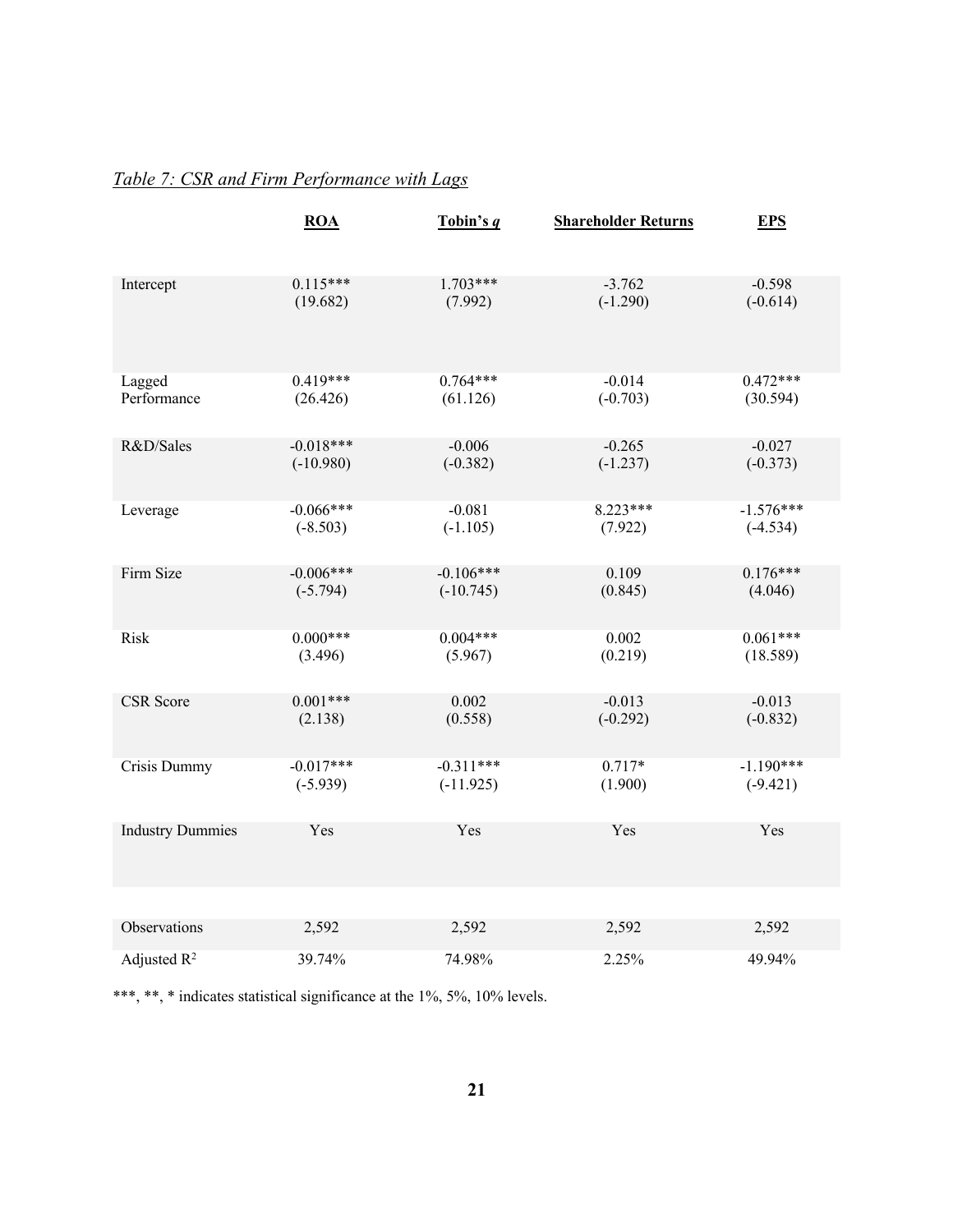#### References

- Albuquerque, Koskinen, & Zhang. (2018). Corporate Social Responsibility and Firm Risk: Theory and Empirical Evidence. Management Science.
- Cochran, P. L. (2007). *The evolution of corporate social responsibility.* Indianapolis: Kelly School of Business.
- Cahan, Chen, Chen, & Nguyen. (2015). Corporate social responsibility and media coverage. Journal of Banking & Finance.
	- Droms Hatch, C., & Stephen, S.-A. K. (2015). Gender Effects on Perceptions of Individual and Corporate Social Responsibility. Butler University: *Journal of Applied Business and Economics .*
- Fatemi, Fooladi, & Tehranian. (2015). Valuation effects of corporate social responsibility. *Journal of Banking & Finance*.
- Gao, & Zhang. (2015). Firms' earnings smoothing, corporate social responsibility, and valuation. *Journal of Corporate Finance*.
- Ito, T. A., Larsen, J. T., Smith, N. K., & Cacioppo, J. T. (1998). Negative information weighs more heavily on the brain: The negativity bias in evaluative categorizations. *Journal of Personality and Social Psychology, 75*(4), 887-900.

Kenton, W. (2019, Febuary 8). *Triple Bottom Line (TBL)*. Retrieved from Investopedia.

Kruger. (2014). Corporate Goodness and Shareholder Wealth. *Journal of Financial Economics*.

- Lee, D., & Tompkins, J. (1999). A modified version of the Lewellen and Badrinath measure of Tobin's q. *Financial Management*, 20-31.
- Lins, Servaes, & Tamayo. (2017). Social Capital, Trust, and Firm Performance: The Value of Corporate Social Responsibility during the Financial Crisis. *The Journal of Finance*.